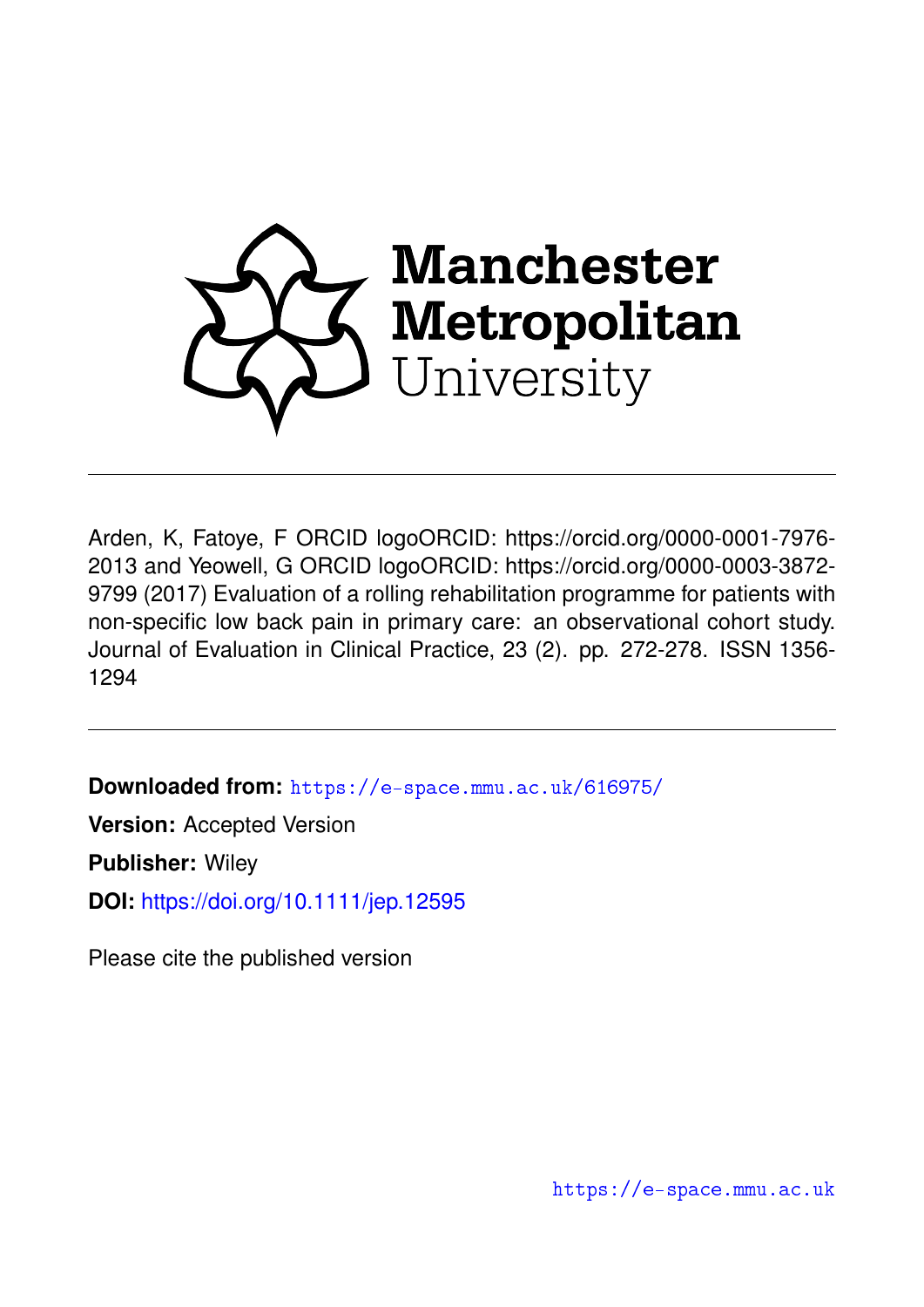# **Evaluation of a rolling rehabilitation programme for patients with nonspecific low back pain in primary care: an observational cohort study**

### **Kathleen Arden1 ; Francis Fatoye<sup>2</sup> ; Gillian Yeowell<sup>3</sup>**

<sup>1</sup>Orthopaedic Physiotherapy Practitioner, Musculoskeletal Clinical Assessment and Treatment Service, Bridgewater Community Healthcare NHS Foundation Trust, UK.

 ${}^{2}$ Reader, Department of Health Professions, Manchester Metropolitan University,

UK.

<sup>3</sup>Senior Lecturer, Department of Health Professions, Manchester Metropolitan

University, UK.

### **Corresponding Author**

Dr Gillian Yeowell PhD, Department of Health Professions, Manchester Metropolitan University, Brooks Building, 53 Bonsall Street, Manchester. M15 6GX

E-mail: g.yeowell@mmu.ac.uk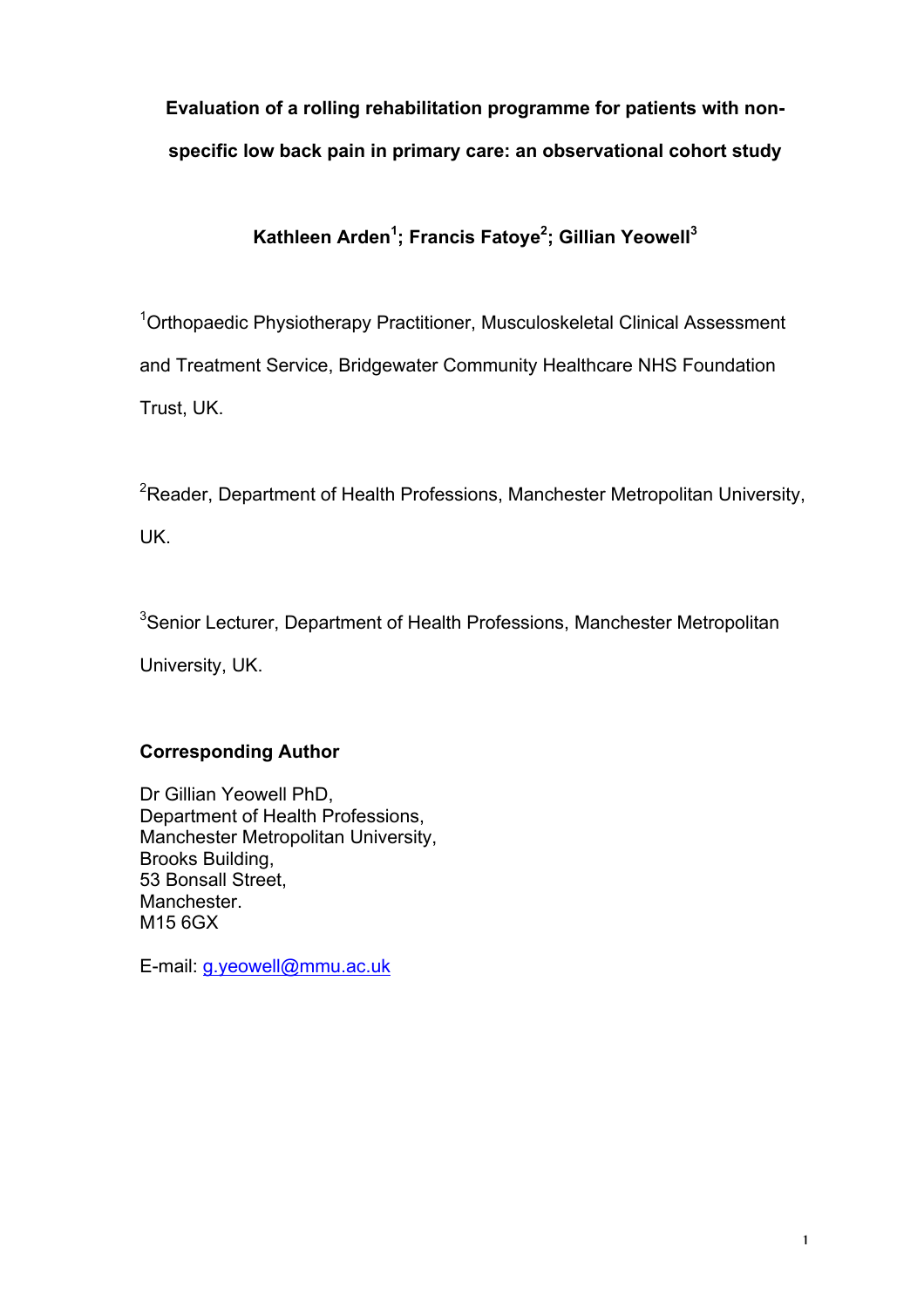#### **Abstract**

**Aim:** The back rehabilitation programme (BRP) is a group exercise programme for patients with non-specific low back pain (NSLBP) that combines cognitive behavioural therapy (CBT) principles and therapeutic exercise to empower patients to self-manage their condition. Poor attendance and high attrition rates resulted in changes to the format of the programme from a standard sequential approach to a continual rolling approach. The aim of this study was to evaluate the effectiveness of this new approach on patient outcomes and its impact on attendance rates.

**Method:** A service evaluation, using a retrospective, observational cohort design, of all patients with NSLBP who attended the BRP during a 12-month period was undertaken. Outcome measures used: Bournemouth Questionnaire (BQ); fitness tests: sit to stand test, step test, and walk test (taken at baseline and post programme), and attendance (taken post programme). Data were summarised descriptively using medians, interquartile range and percentages. Wilcoxon Signed Rank test was used to examine differences before and after the BRP ( $p < 0.05$ ).

**Results:** 56% of patients had an improved BO score > 47%, indicating a clinically significant change. Inferential testing showed statistically significant improvements in the BQ and all 3 fitness tests post programme ( $p < 0.0001$ ). 62 patients attended the rolling BRP and 41 patients (66%) completed, which was twice the percentage of attendance at the standard programme. However, only 4% of patients who were eligible for the BRP were referred to the programme.

**Conclusion:** Patients with NSLBP who attended the continual rolling BRP show clinical and statistical improvements. As such, the rolling BRP should be considered by practitioners as an effective management strategy when treating patients with NSLBP. Although the rolling format also appears to enhance attendance, the BRP appears to be underutilised. Thus, awareness needs to be increased in the referring population.

 $\overline{2}$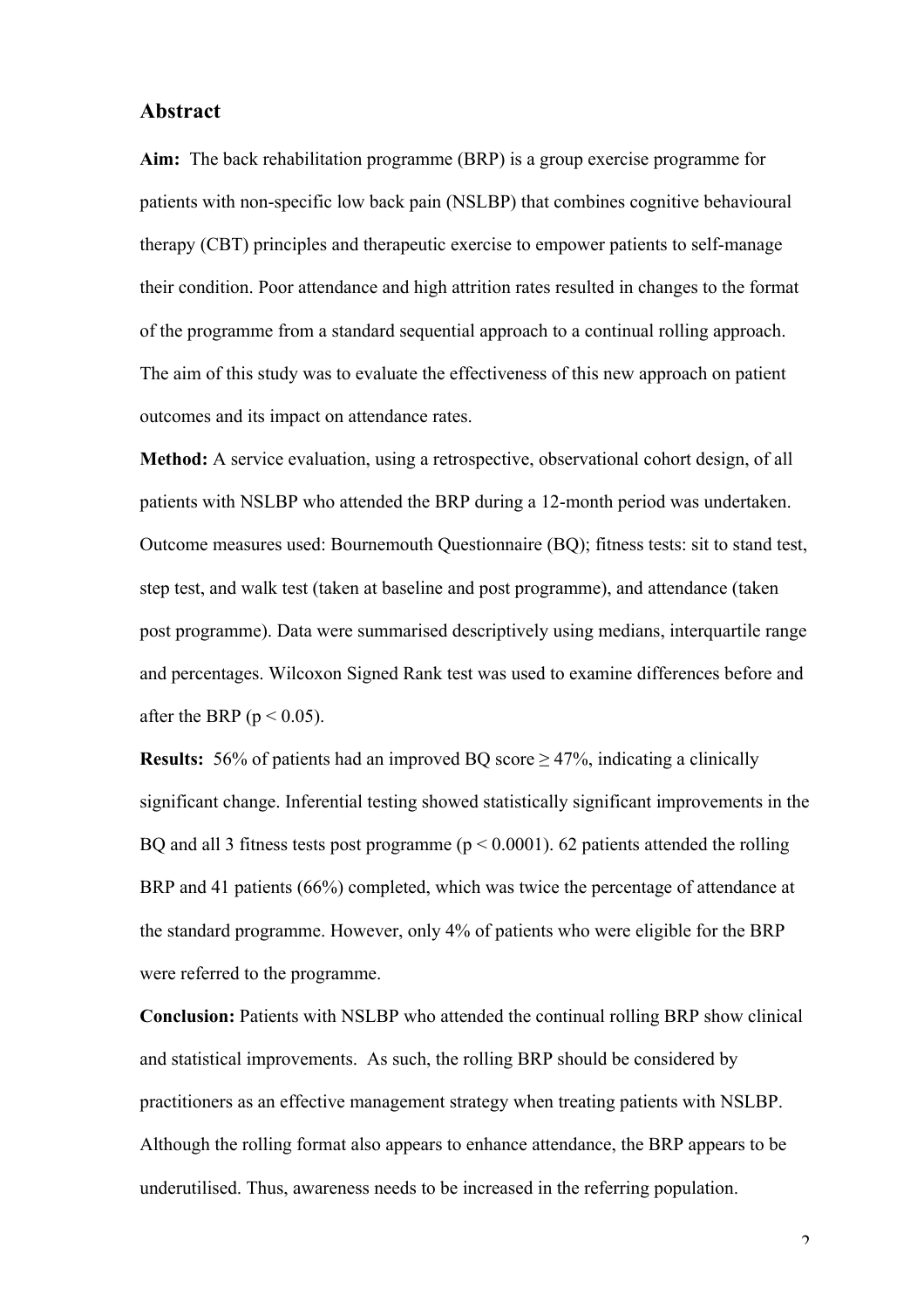#### **Introduction**

Low back pain (LBP) is the leading cause of disability worldwide [1]. Around 85% of LBP is thought to be 'non-specific', that is, there is no recognisable underlying pathological cause [2]. Approximately 20% of patients who seek treatment for their condition are reported to go on to develop persistent symptoms [3] although many sufferers do not seek medical advice [4].

LBP contributes significantly to the health, social and economic burden of both the individual and society. It is associated with reduced activity, deconditioning, functional disability and poor mental health [5]. These issues contribute to greater health care costs, which in part are due to more frequent general practitioner (GP) and accident and emergency consultations; the use of medicines and physical therapy rehabilitation. In addition, increased sickness/absence from work; higher welfare costs; lower tax revenue and reduced work productivity impact on both the society and individuals with LBP [6-8].

Although most LBP is mild and not disabling, some people develop persistent symptoms, which tend to follow a pattern of recurrence and remission [9]. Commonly occurring beliefs in this population are reported to be: catastrophizing; fear avoidance and poor self-efficacy [10]. Cognitive behavioural therapy (CBT) aims to address these psychosocial factors by changing an individual's beliefs and thus their behaviour, and is a recognised and cost effective approach to managing sub-acute and chronic LBP [11].

There are many approaches, with various degrees of effectiveness, for the management of NSLBP. There is strong evidence for the effectiveness of physical activity and exercise in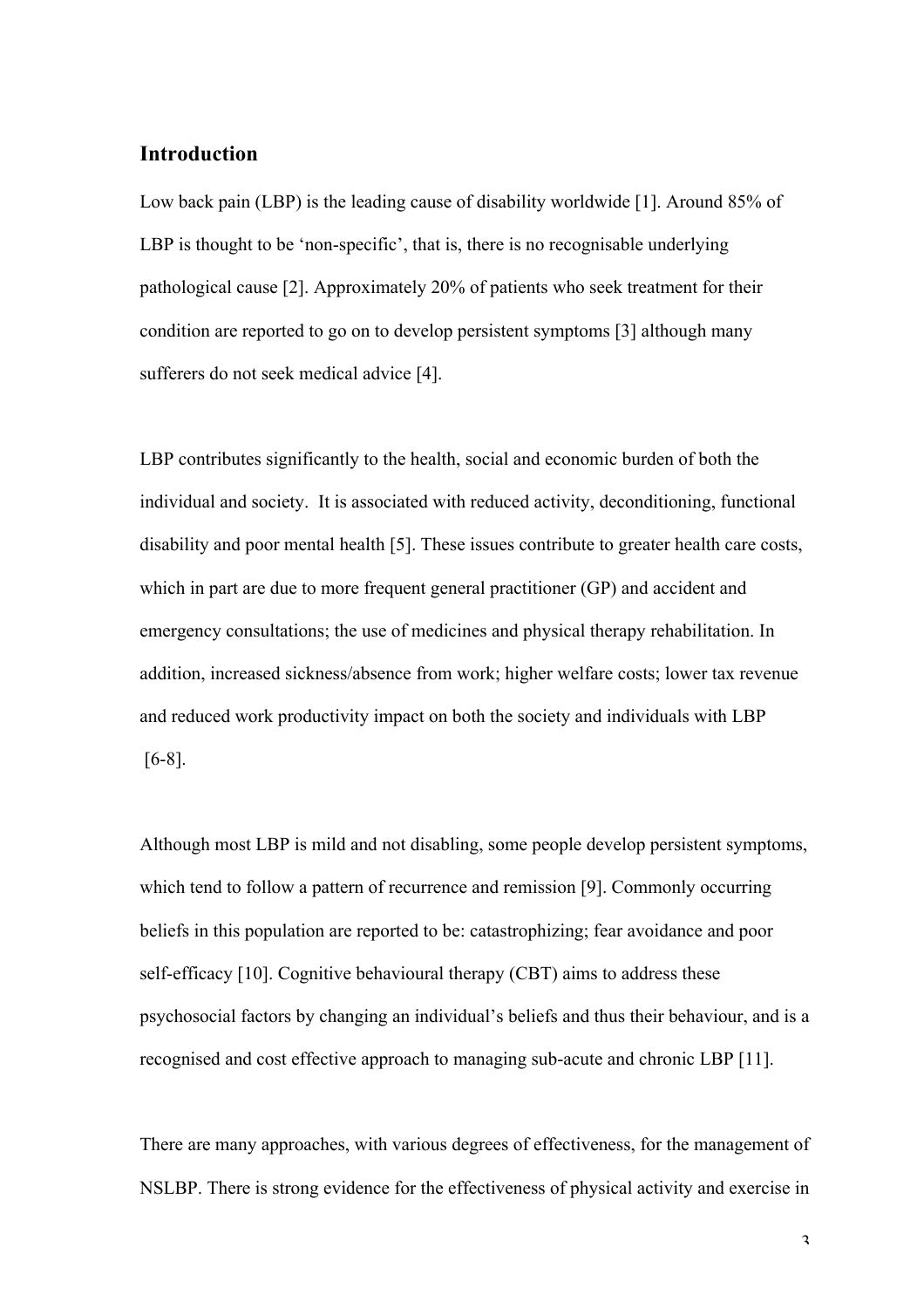the management of this condition [9]. Furthermore, it has been found that patients who adhere to their exercise programme have better treatment outcomes than non-adherent patients [12]. Thus, adherence to physical activity and exercise is an essential component of this management strategy [13].

Therapeutic exercise has physical benefits such as improved muscle strength and mass, improved bone strength, improved flexibility and postural stability [14]. It also has psychological benefits such as improved self-efficacy and self-esteem [15]. Although guidelines for the management of long standing LBP indicate that therapeutic exercise and physical activity are beneficial in managing the condition they report that there is no conclusive evidence to identify which specific types of exercise are the most effective [9]. It has been suggested that exercise in this population, should aim to encourage activity and decrease fear of movement [3]. Balague et al., [2] report that the effectiveness of exercise therapy may be due to changes in psychological beliefs rather than due to the physical benefits.

Group rehabilitation programmes which combine exercise and CBT principles to manage patients with LBP are common in primary care settings. A randomised controlled trial by Johnson et al., [16] evaluated an 8-week primary care group programme, which compared exercise and education using CBT to a control group who were managed using written education and usual GP care. The study reported small, non-statistically significant improvements in pain and disability in the intervention group. However, both groups showed modest improvements in general health as measured using EQ-5D (0.04; 95% CI: 0.01 - 0.09), with most improvement seen in subjects who indicated a preference for a particular intervention. This suggests that patient preference should be considered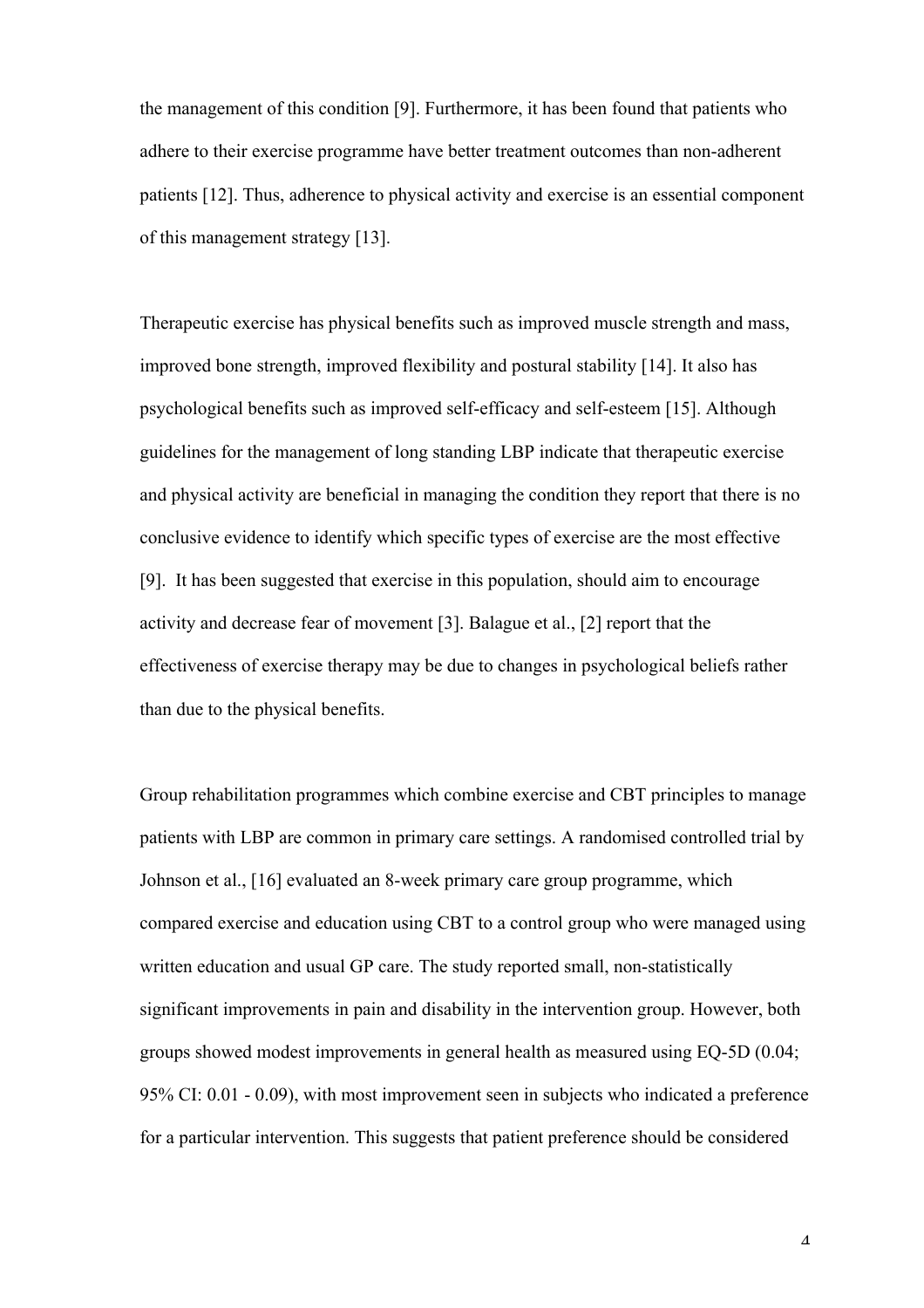when deciding upon a course of treatment, a point also highlighted by Pillastrini et al., [9].

Johnson et al., [16] also concluded that the intervention used in their trial was inexpensive, although little data or analysis was presented to support these claims. Furthermore, only 63% of participants in the study completed four out of eight sessions suggesting high attrition rates, which may have compromised the effectiveness of the programme. High dropout rates were also reported by Gaskell et al., [17] in their pragmatic evaluation of a back rehabilitation programme with only 50% of participants completing all the sessions.

#### **The Back Rehabilitation Programme**

A group rehabilitation programme, the 'Back Rehabilitation Programme' (BRP), has been established and operational within a musculoskeletal physiotherapy service in North West England since the late 1990s. The programme, run by physiotherapists, uses a CBT approach to address the biopsychosocial aspects of LBP and aims to empower patients to self-manage their condition whilst improving levels of function despite the presence of pain and regardless of the duration of their symptoms. The programme uses a group format and consists of a combination of education and exercise. Until 2012, the programme consisted of 8 x 2 hourly sessions run sequentially over 4 weeks. Patients accessed the programme after completing a biopsychosocial assessment, four outcome measures and three fitness tests.

The effectiveness of the programme was evaluated by Gaskell et al., [17] using a beforeafter analysis of 877 patients with LBP. Complete data was obtained for 444 participants. The results showed that there were statistically significant improvements for all outcomes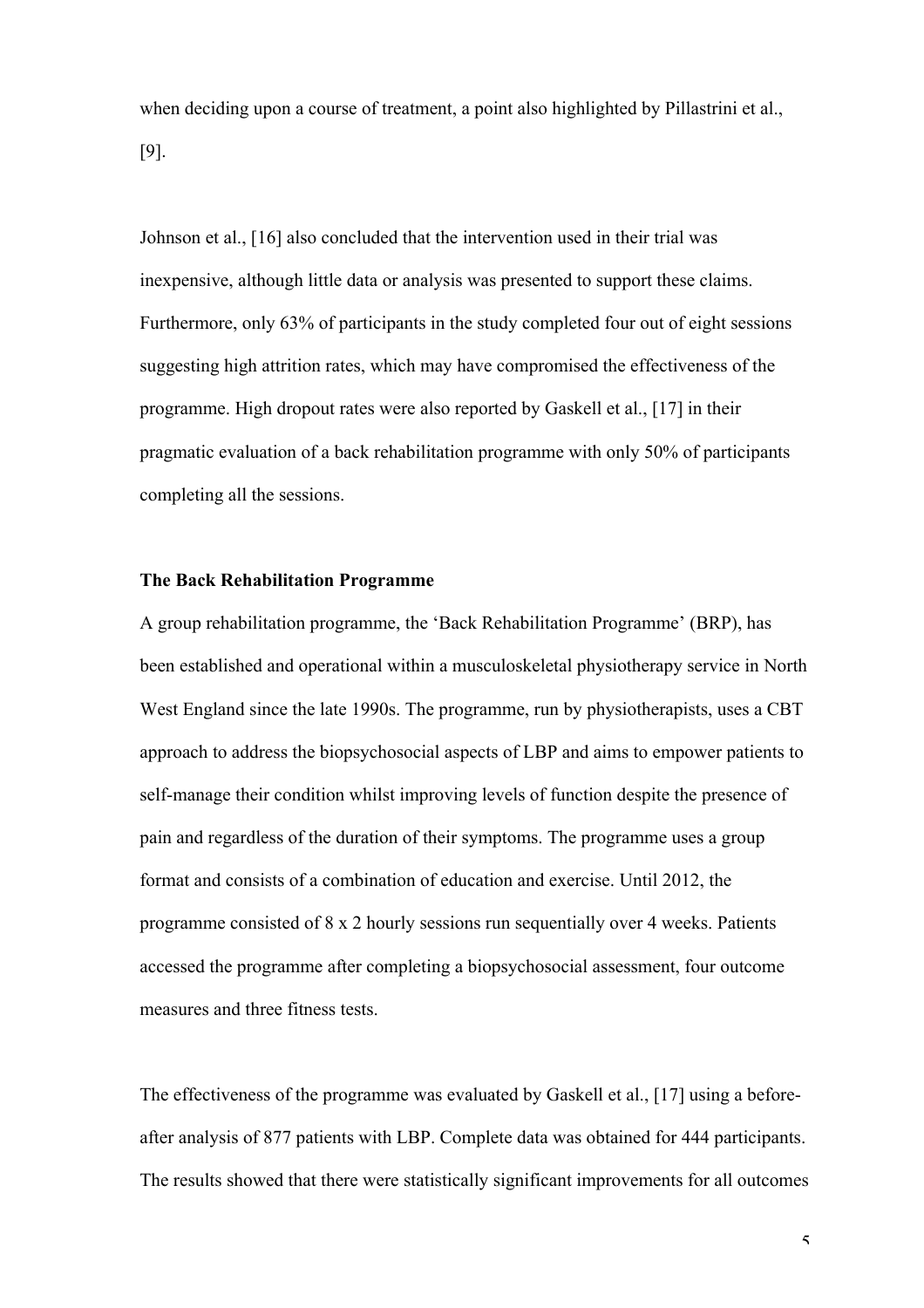including pain, disability scores, anxiety and depression, and perceived control (all  $p <$ 0.001). Thus, indicating that the BRP was effective for patients with chronic LBP. However, as noted previously, the study also found a high attrition rate with only 50% of participants completing the programme.

In 2012, staff running the BRP identified a number of issues with the programme. This included reduced numbers of patients being referred to the class, resulting in the programme running less frequently and thus increasing waiting times. Additionally, more patients failed to attend the initial class and more patients failed to complete the programme. In an attempt to address these issues, a number of changes were made to the format of the BRP and these were implemented in January 2014. In order to encourage attendance, the format was changed to a continual rolling programme, which allowed almost immediate patient access.

The number of outcome tools was reduced from 4 to 1 and included only the Bournemouth Questionnaire (BQ) and three fitness tests. These were completed in a preassessment clinic, which was run by the BRP physiotherapist during the hour prior to attendance at the patient's first class. This removed the need for the referring clinician to complete any outcome measures and enabled patients to attend their first session immediately. Post programme outcome measures were completed during the de-brief clinic which ran for 1 hour after the patient's last class. The programme was condensed to 6 sessions over 6 weeks, and reduced to 1 hour 30 minutes in length (45 minutes exercise and 45 minutes education) thus reducing the patient's commitment. Although the programme has been modified to meet patients' needs, no evidence was found regarding the effectiveness of using a rolling approach in rehabilitation and so the benefits of this were unknown. Therefore, the aims of the present study were: 1) to examine the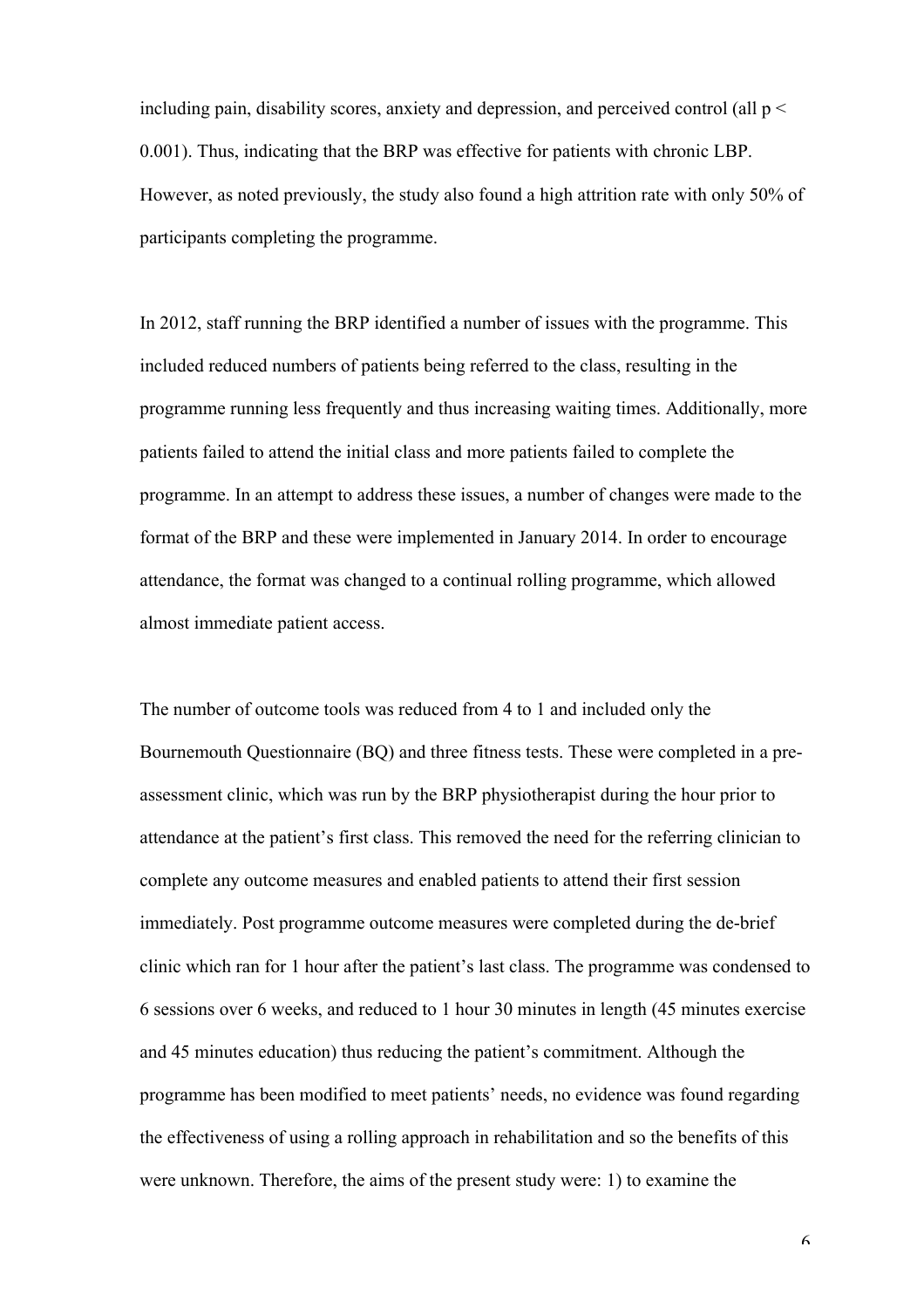effectiveness of the rolling programme on a PROM and fitness levels in patients with NSLBP; 2) to investigate if the programme enhances attendance when compared to attendance rates of the previous (2012) programme.

#### **Methodology**

The new format for the BRP was developed by a working party consisting of one clinical specialist pain management physiotherapist, three senior physiotherapists and one orthopaedic physiotherapy practitioner (the researcher), all of whom were either working or had previously worked on the BRP. Local service guidelines for the management of patients with LBP were followed in the development of the BRP. These guidelines recommended that all non-urgent patients with low back pain should access physiotherapy treatment after completing a triage questionnaire, which included the STarT Back tool [18]. The purpose of the tool is to identify patients with a low, medium or high risk of developing persistent symptoms and so guide approaches to treatment. From this, patients were categorised in terms of their level of risk of developing disability and managed in accordance with this. Patients scoring a low risk of developing disability were assessed, reassured and treated using a self-management approach**.** Those with a medium risk were assessed biomedically to exclude serious pathology, offered traditional physiotherapy and then invited to attend the BRP. Patients identified as being at high risk of developing persistent symptoms were assessed and managed using a biopsychosocial approach prior to an invitation to attend the BRP [18].

All patients over 18 years old, with NSLBP, with or without leg pain who were medically fit enough to participate in the BRP were eligible to attend. Patients who had comorbidities which would prevent them from being able to exercise; suffered with inflammatory arthritis; had undergone recent major surgery; were pregnant or up to 3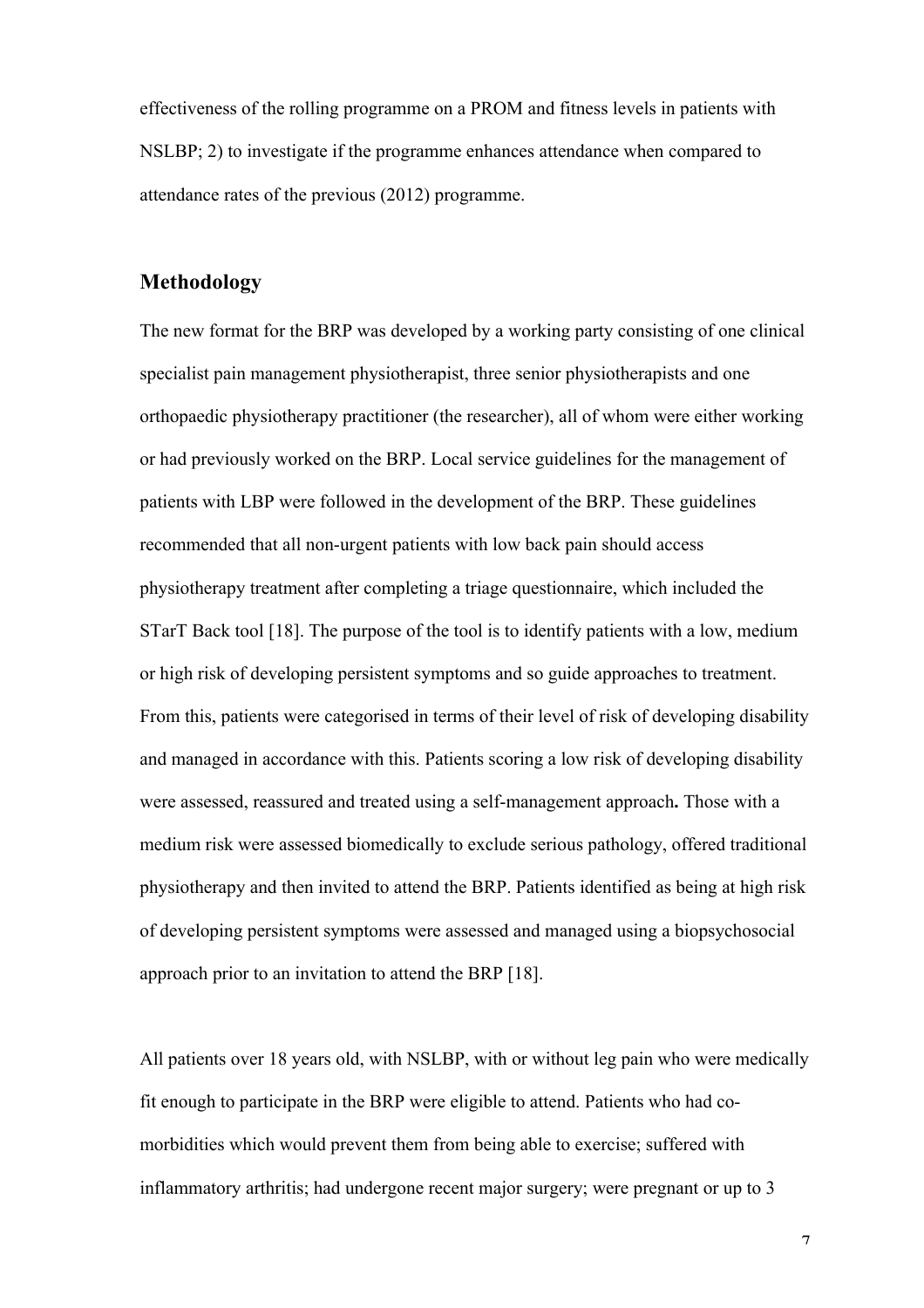months post partum; had nerve root pain; presented with red flag symptoms or were unsuitable for a group environment, were excluded. Patients who did not meet the BRP inclusion/exclusion criteria or declined to attend, were treated on an individual basis.

The senior physiotherapist running the BRP recorded pre-programme baseline data and post programme data (week 6). This included the following measures: the Bournemouth Questionnaire, to assess patient reported health outcomes; and the 5-minute walk test, 1 minute step test and 1-minute sit to stand test, to assess fitness. In order to describe the patients who accessed the programme, the researcher collected data from the patients' notes regarding their age, gender, duration of symptoms, and occupation. To evaluate attendance, the number of patients who completed the standard format BRP in 2012, which was the last year where the non-rolling format had been used, was calculated. This was compared against the number who completed the new, continual rolling BRP in 2014.

Ethical approval for this study was gained from both the Manchester Metropolitan University Ethics Committee and Bridgewater Community Foundation Trust's Research and Audit Department.

#### **Outcome measures**

#### **The Bournemouth Questionnaire**

The BQ is a validated multi-dimensional patient reported outcome measure (PROM) which consists of seven items: pain intensity; function during activities of daily living; function during social activities; anxiety; depression; fear avoidance and locus of control [19]. It is the preferred patient reported outcome measure of the local Care Commissioning Group (CCG) for Any Qualified Provider (AQP), and commonly used in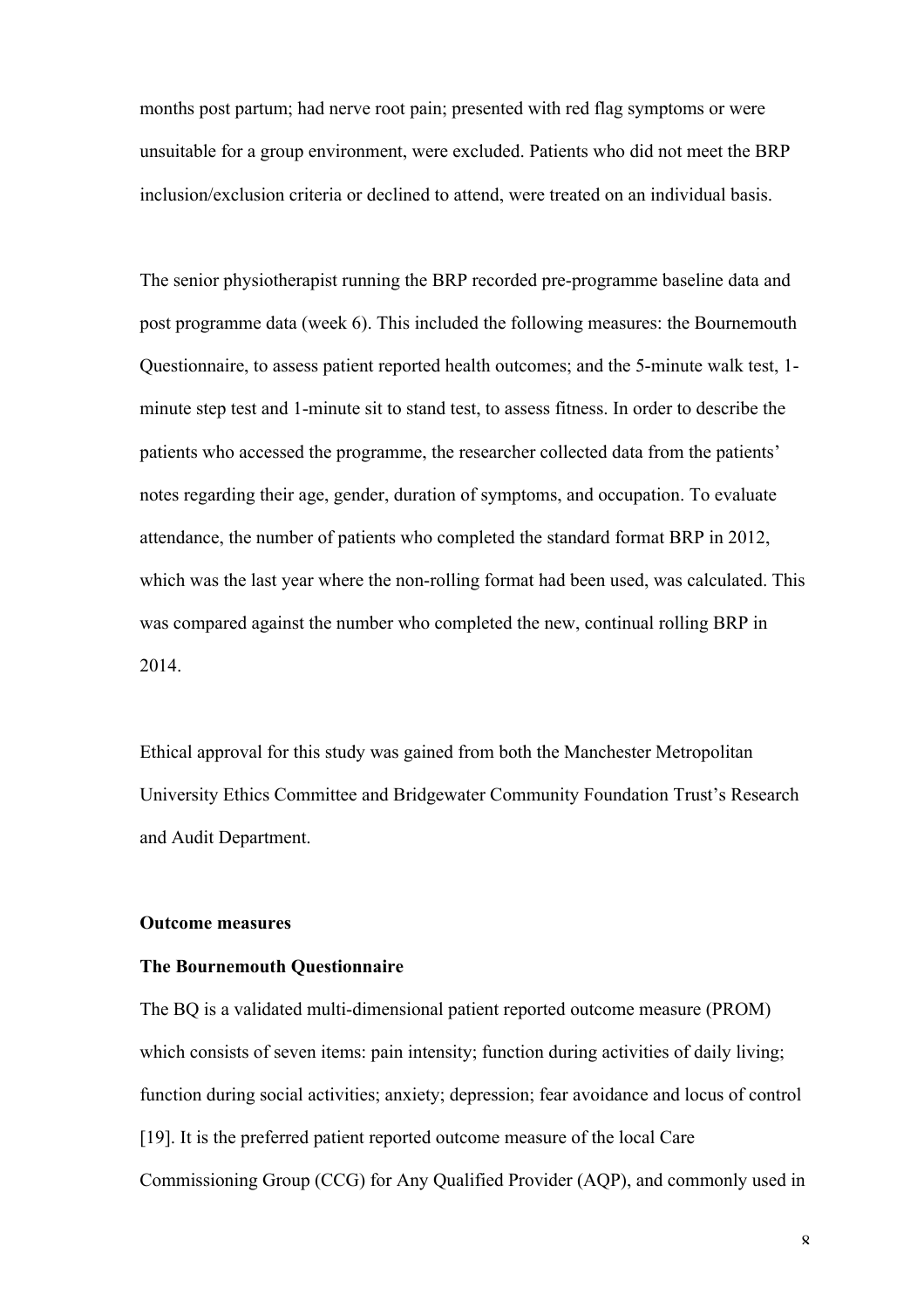clinical environment for patients with this condition. A reduced score in this test indicates an improvement. Furthermore, a change of 47% between baseline and post treatment scores is reported to be a clinically significant change for patients with low back pain [20].

#### **Fitness tests**

The fitness tests, carried out by the physiotherapist completing the pre and post assessment clinics were unchanged from the 2012 programme. They consisted of 5 minute walk test, 1-minute step test and 1-minute sit to stand test. They have been shown to be valid and reliable measures of fitness for patients with LBP [21].

#### **Data Analysis**

Patient demographics were summarised descriptively using means, standard deviations and percentages. The clinical effectiveness of the programme was determined by measuring the percentage change in the BQ scores and change in fitness test scores, from baseline to post BRP. Shapiro-Wilk test indicated that the BQ and fitness test were not normally distributed, hence, they were summarised using median and interquartile range (IQR), and presented using Box and Whisker plots. Wilcoxon Signed Rank test was used to examine differences in outcomes before and after the BRP. Descriptive statistics were used to present attendance rates by comparing the percentage of patients who completed the rolling BRP in 2014 to those who completed the standard format BRP in 2012.

#### **Results**

#### **Demographic data**

In total, 62 patients attended the BRP at the studied site in 2014. Forty-one patients (66%) completed all sessions of the programme. The ages of the completers and non-

 $\mathbf Q$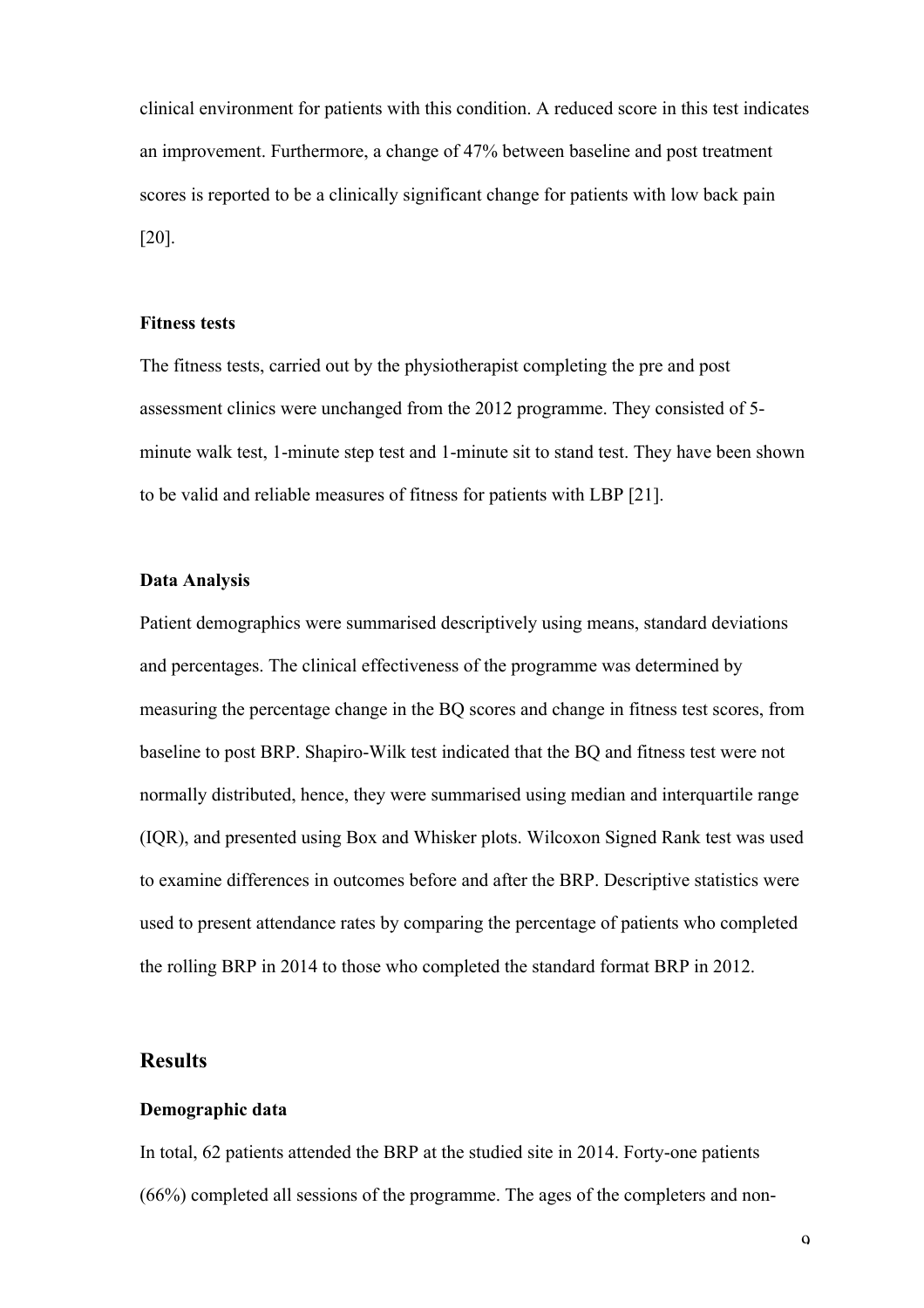completers were similar and more females attended the first session than males. More than three times the number of females compared to males failed to complete all of the sessions. Almost three times as many patients had experienced pain for more than six months compared to those who had experienced pain for six months or less, highlighting the chronicity of the group. Fifty-two percent of non-completers were in paid employment compared to 44% of completers (see Table 1).

(Table 1 about here)

#### **Clinical effectiveness**

Thirty-six out of 41 patients (88%) had an improved (reduced) BQ score post intervention. Two patients' scores were worse and three patients' scores did not change. Twenty-three patients had a pre to post programme improvement of 47% or more in their BQ score, indicating that 56% of patients who completed the rolling BRP reported a clinically significant change in their condition [20]. The median baseline BQ score for the completers was 37 (IQR 23 to 43.5). The median post BQ score for this group was 14 (IQR 6 to 34) (Figure 1). BQ scores from pre to post attendance at the BRP was statistically significant ( $p < 0.0001$ ).

#### Figure 1 about here

The majority of patients demonstrated improvement in their fitness tests post-BRP. Ninety-five percent ( $n = 39$ ) had an improved sit to stand test; 88% ( $n = 36$ ) had an improved step test and 95% ( $n = 39$ ) had an improved walk test. The median baseline sit to stand score for the completers improved from 21 (IQR 15.5 to 23) to 26 (IQR 23.5 to 31.5) post BRP ( $p < 0.0001$ ). A significant improvement ( $p < 0.0001$ ) was found in the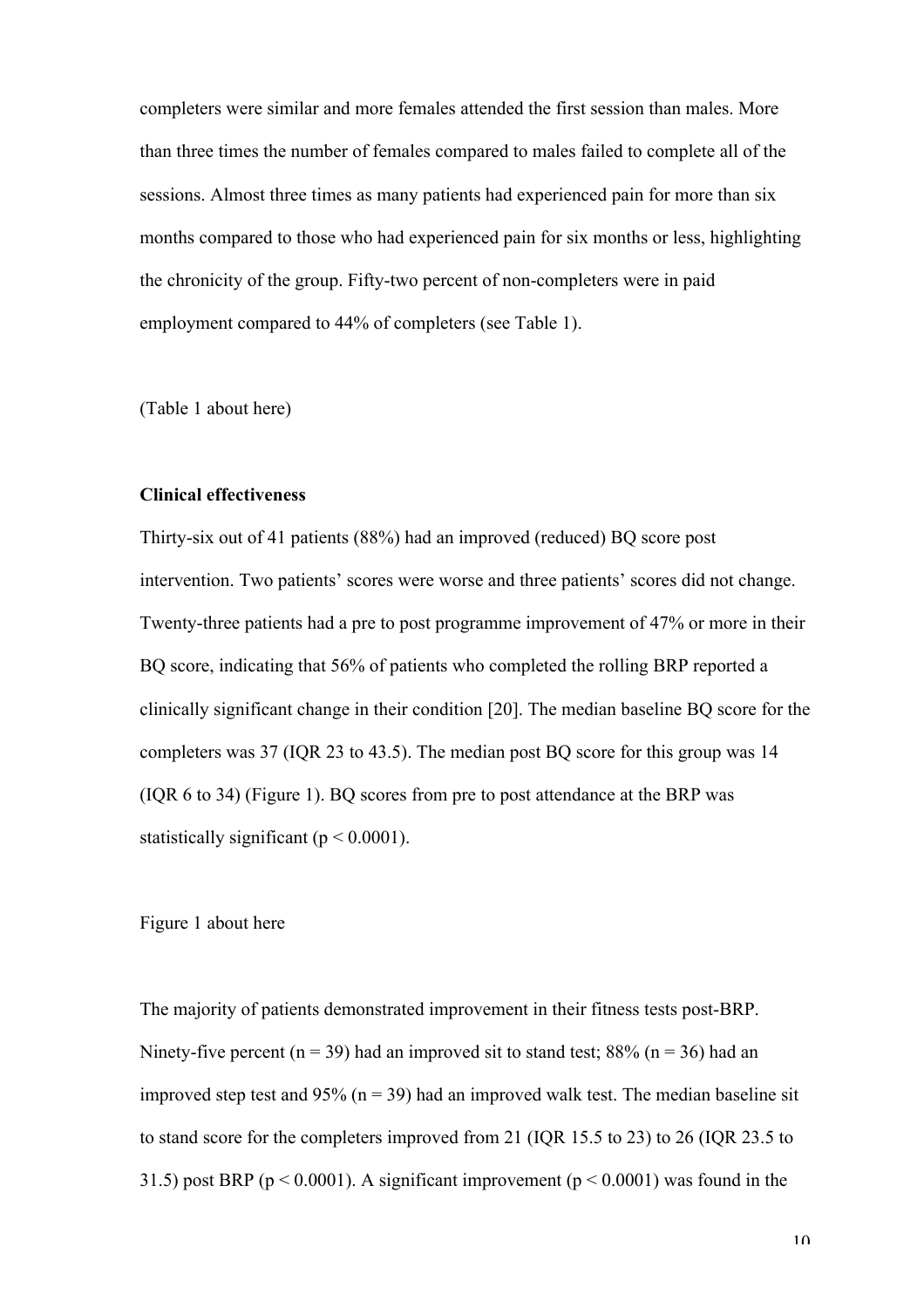step test post BRP (baseline median: 26, IQR 19.5 – 29; post BRP median: 32, IQR 27 to 34.5). There was also a statistically significant improvement in the walk test following the BRP (p < 0.0001, baseline median: 290m, IQR 230 – 326; post BRP median: 365m, IQR 320 - 410) (see Figures 2-4; table 2).

(Figure 2-4 about here)

(Table 2 about here)

#### **Attendance**

Thirty-six patients were referred to the standard format BRP in 2012. A total of 12 patients completed all eight sessions (33%). In 2014, 62 patients were referred to the rolling BRP. Forty-one patients (66%) completed the rolling BRP, indicating that twice the percentage of patients completed the new programme compared to 2012.

The total number of patients referred for all conditions to the study site in 2014 was 6940. Referrals were accepted via General Practitioner, Consultant, Clinical Assessment and Treatment service (CATS), a primary care Orthopaedic Triage service or via self-referral. Local audits suggest that approximately 23% of patients referred to physiotherapy complain of low back pain ( $n = 1596$ ). Therefore, only 4% of patients who were referred to physiotherapy with LBP were actually referred to the BRP.

#### **Discussion**

A previous study which investigated the effectiveness of a standard format BRP found that it was effective at improving pain, disability, anxiety and depression, fitness and perceived control in patients with chronic LBP, however, attendance on the programme was poor [17]. It was unknown if changing the format of the programme from a standard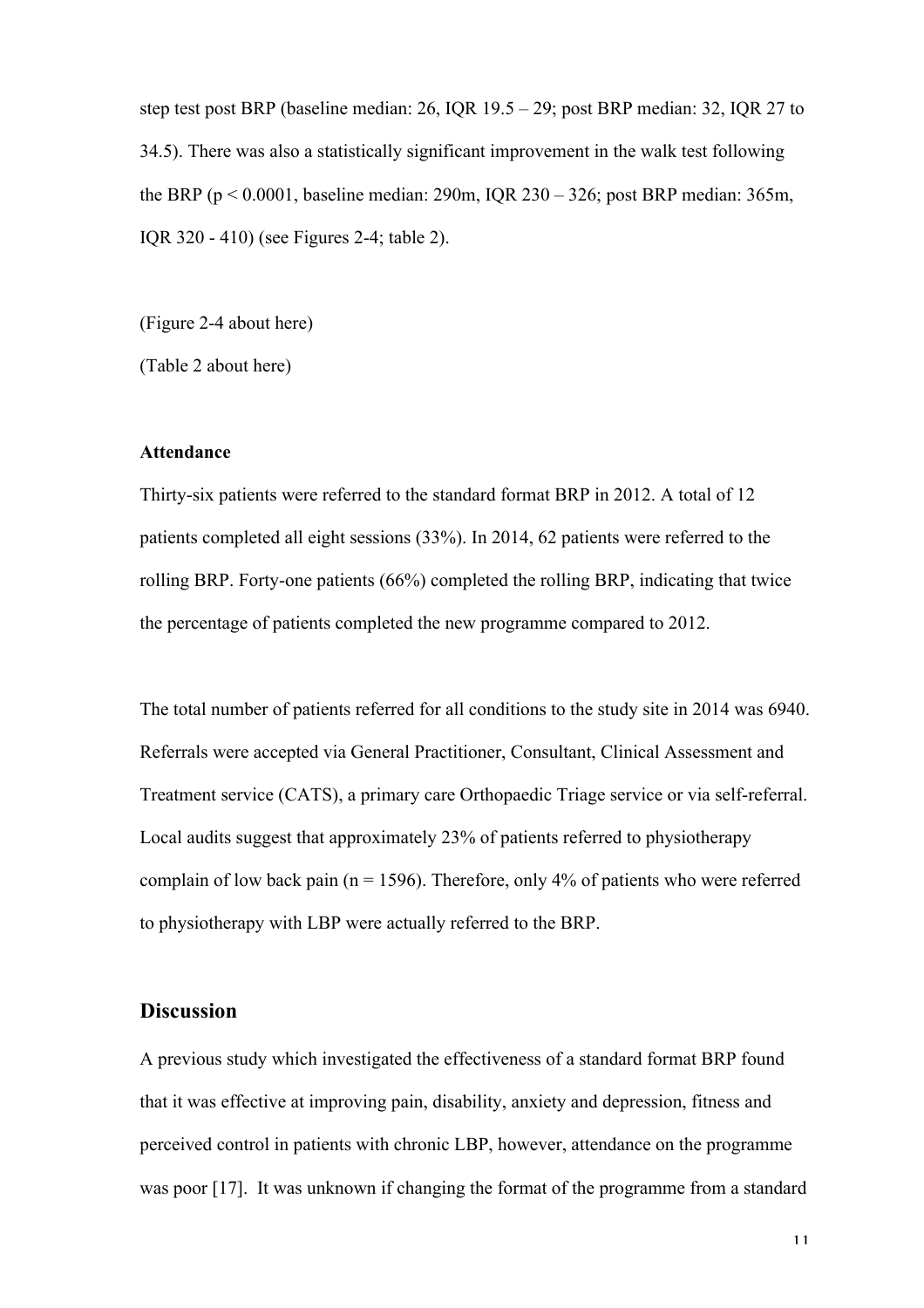1-8 sequential approach to a continual rolling approach would impact on the effectiveness of the programme, therefore, the present study investigated the effectiveness of a rolling BRP and its impact on attendance rates.

The results of this service evaluation showed that there was a clinically significant change (47%) in PROM scores and statistically significant improvements in PROM scores and in patient's levels of fitness (all  $p \le 0.0001$ ). This suggests that the current rolling BRP continues to be an effective modality for managing patients with NSLBP. As such, the rolling BRP should be considered by other practitioners as an effective management strategy when treating patients with NSLBP.

The results also indicate that the rolling format appears to enhance attendance as 66% of participants completed the 2014 BRP, compared to 33% who completed the standard format BRP in 2012. This is higher than in the studies by both Johnson et al., [16] and Gaskell et al., [17]. The possible reasons higher attendance rate in the current study compared to those of Johnson et al., and Gaskell et al., are unknown, however, they may be due to the following.

The condensed duration of the programme from eight 2 hourly sessions in 2012, to six 90 minute sessions in 2014, resulted in a lower patient commitment and therefore may have contributed to the new programme's success. In addition, the flexible nature of the rolling approach enabled almost immediate access to the BRP, thus possibly reducing the number of patients lost due to lengthy waiting times. Furthermore, allowing the patients to return to complete any sessions which they had missed may have further encouraged attendance. However, the times of the programme, which ran mid-morning, may have also been influential. As the rolling format appears to be effective at increasing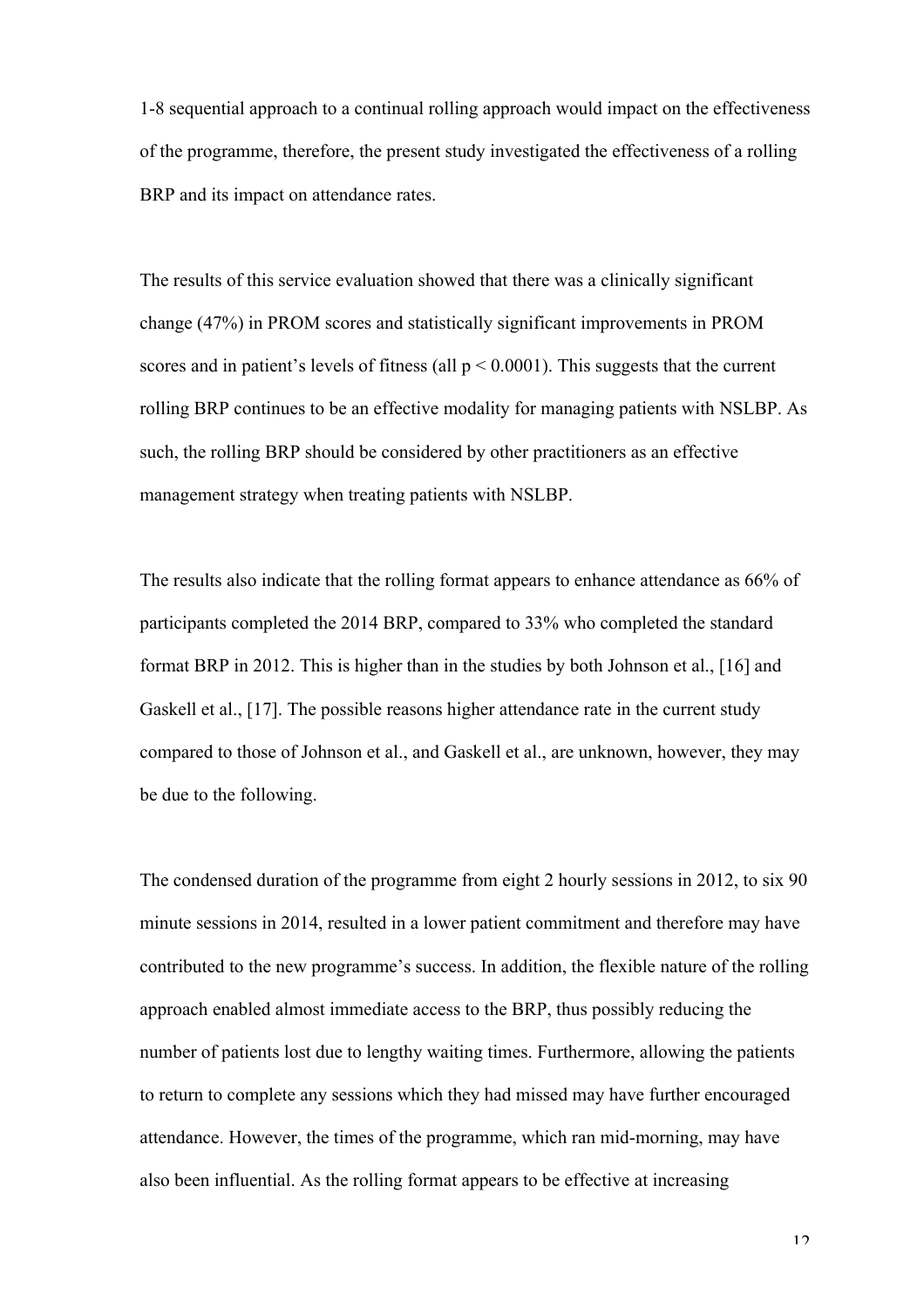attendance, clinicians may consider incorporating a rolling approach to other rehabilitation programmes where this might be an issue.

The current study showed that 52% of the non-completers were in paid employment compared to 44% of completers. Therefore, attendance may have been adversely affected by those in paid employment who may not have been able to get time off work to attend. As such, arranging a class outside of the traditional working day may be more convenient for those who are employed and so may encourage attendance. This is supported by Jack et al. [12] who found that in patients with mechanical musculoskeletal conditions, work schedules were identified by as a barrier to adherence with physiotherapy treatment. Therefore, this strategy should be considered by others when designing rehabilitation classes. Interestingly, more than three quarters (76%) of the non-completers were female despite less than two thirds (63%) of the initial attenders being women. It is currently unknown why more female patients failed to complete the programme, hence a further qualitative study may help to ascertain the possible reasons for this.

Studies have shown that worsening pain is a barrier to exercise adherence [12]. Whilst this was not examined in this study, due to the variable nature of LBP some patients attending the BRP may have experienced an exacerbation in their condition. This could have been perceived as an adverse reaction to the BRP and may have contributed to drop out rates. Additional barriers to exercise are reported to be low self-efficacy, anxiety, depression and low levels of social activity and whilst this was not examined in this study, these are problems commonly found in patients with LBP [22] and therefore it is possible that these factors may have contributed to patients not completing the programme. In addition, family dependents, transportation problems and readiness to change have also been linked with adherence to exercise [12].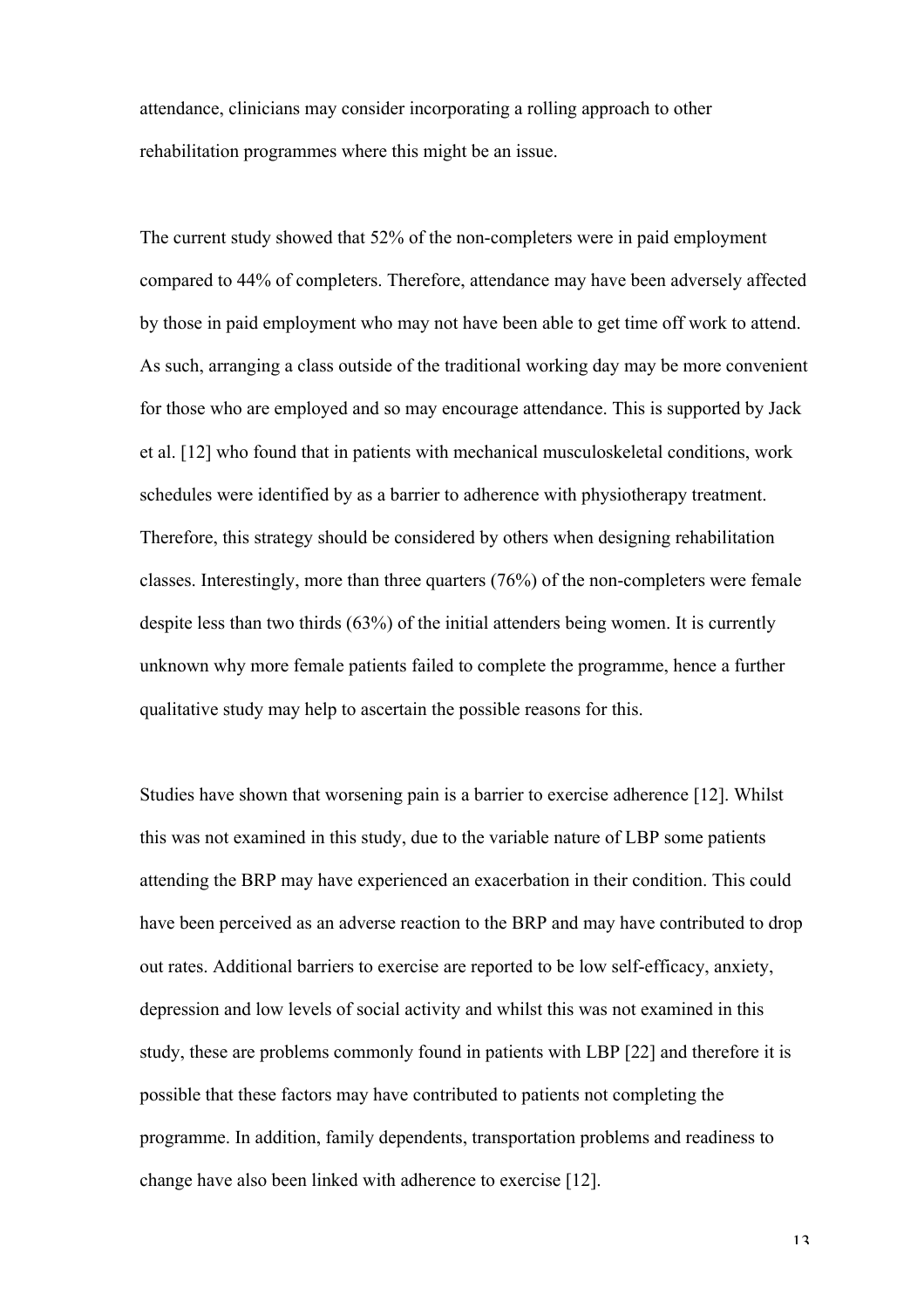Anecdotal feedback from the clinicians running the BRP suggested that there were enhanced group dynamics as a result of new people joining a class which already contained patients who had been attending for a few weeks, with 'experienced' patients offering encouragement and support to the 'new' patients. According to Burke et al., [23] the opportunity to interact with others can increase group cohesion, which has been shown to improve adherence to exercise [24]. As the format of the BRP encouraged group interaction, this approach may have positively influenced the programmes' attendance.

Adherence also appears to be influenced by patient beliefs, preferences to and expectations of treatment [6]. A qualitative study which investigated participant experience of exercise programmes for NSLBP found that patients want to play an active role in their rehabilitation as well as receive explanation regarding their condition [25]. In the current study, although patient records indicate that following assessment, the goals and treatment plan had been agreed with the patient, the notes do not specify if patients were asked regarding their preferences and expectations. It is therefore possible that the patients may be agreeing with clinicians' suggestions but not specifically indicating their particular preference to treatment and this may have negatively affected attendance rates on the programme. 'Shared decision making' which is endorsed by The King's Fund, involves clinicians and patients working collaboratively to decide upon the most appropriate course of management for their condition. The process, which should consider both the clinical presentation and the informed preferences of the patient has been reported to encourage patients to manage their own health and has been shown to improve outcomes, including treatment adherence [26].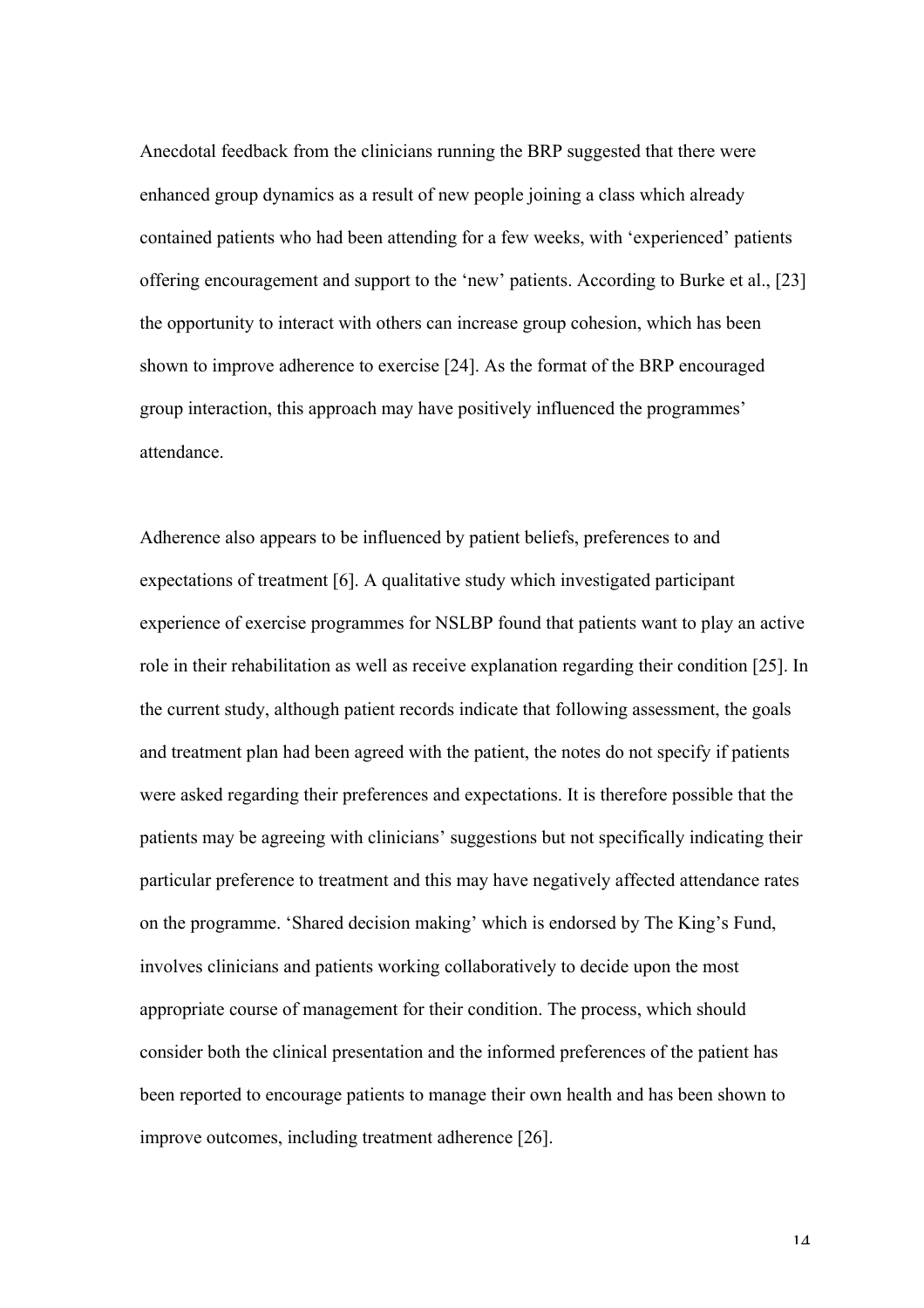Although the exercise circuit was predetermined, the exercises were individualised for the patients depending upon their specific needs. For example, some patients were taught Pilates based exercises, whereas more disabled patients performed chair based exercise. It has been reported that individualised within a group and or supervised exercises were more effective than unsupervised exercises at improving attendance and adherence in patients with chronic musculoskeletal pain, including low back pain [13]. In the current study, exercises were supervised, with warm-up and pre/post stretches done together as a group but other exercises completed at the patients' own pace thus incorporating an individualised and graded approach. It is possible that the individualised, flexible approach used in the present study could have enhanced attendance rates of the BRP [13].

Simplifying the referral process to the BRP by reducing the outcome tools from four to one did not appear to encourage practitioners to refer patients onto the BRP as only approximately 4% of the estimated number of patients who were referred to the study's site with low back pain during 2014, commenced the programme. This suggests that the programme appears to be underutilised. This may be due to a number of possibilities. For example, patients may have been offered the programme but declined to attend; they may not have met the inclusion/exclusion criteria and therefore would have been treated individually; they may have required more support such as in a pain management environment or their condition may have resolved.

Alternatively, the clinician may not have offered them the opportunity to attend because they were unaware of the new, more flexible format or because they were not following the local service guidelines for the management of patients with LBP. In order to manage patients with high STarT Back scores, physiotherapists who can refer to the BRP, have received some training in undertaking a biopsychosocial assessment. However, Johnson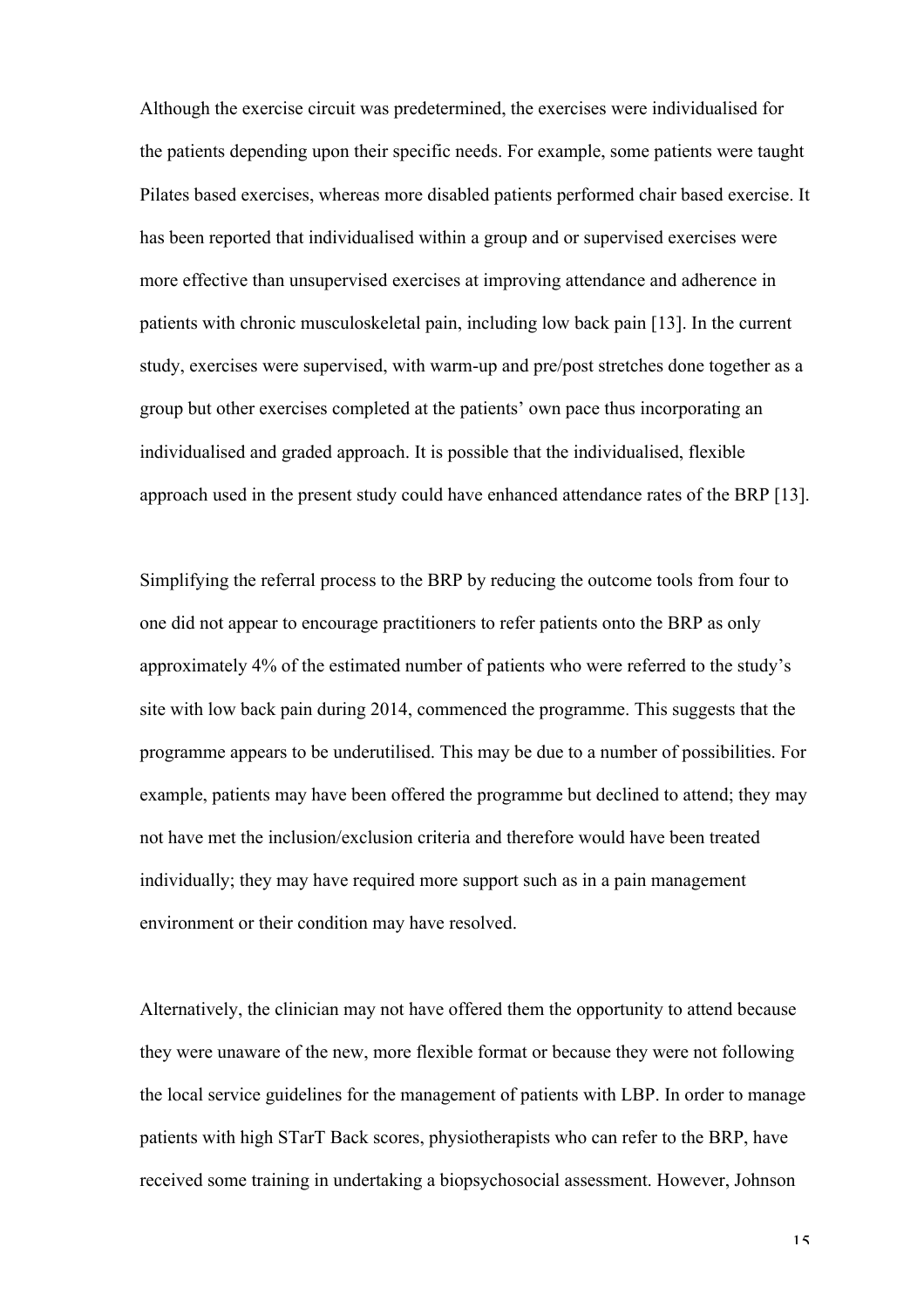et al., [16] questioned whether brief training in CBT approaches to managing LBP was sufficient to result in a significant clinical change in practice, suggesting that staff who are not confident in using this assessment approach may struggle to challenge patients' beliefs. Some staff, therefore, may have a preference towards a more traditional, biomedical as opposed to biopsychosocial approach to management. This issue may be addressed by regular staff supervision and training. Additionally, further studies to investigate approaches to managing persistent LBP would be valuable. The approach to the management of persistent LBP is of particular importance as according to Nijs et al., [27], before treatment, patients hold a strong biomedical view regarding chronic pain and that a clinician who also holds this view may encourage fear avoidance and therefore a poorer long-term outcome.

The BQ was chosen because it is a measure of the patients' perception, it is clinically relevant as it is specific to low back pain, and its use removed the need to use multiple questionnaires. Although the level of detail in the information it provided may have been sacrificed due to its simplicity, it has been shown to be a reliable, valid and sensitive tool in this population [20].

Additionally, the long-term effectiveness of the rolling programme was not considered in the present study, and as such, the long-term effects of BRP are unknown. Therefore, it is recommended that this be investigated in future research. Finally, although STarT Back Tool data is collated on entrance to the physiotherapy service, due to missing data, the STarT Back scores of the individual patients attending the BRP were not considered during this study. Hence, further evaluation to investigate if the BRP is as effective for medium and high STarT Back scorers would be useful. Finally, the cost-effectiveness of this intervention was not examined in the present study, it is hoped that this would be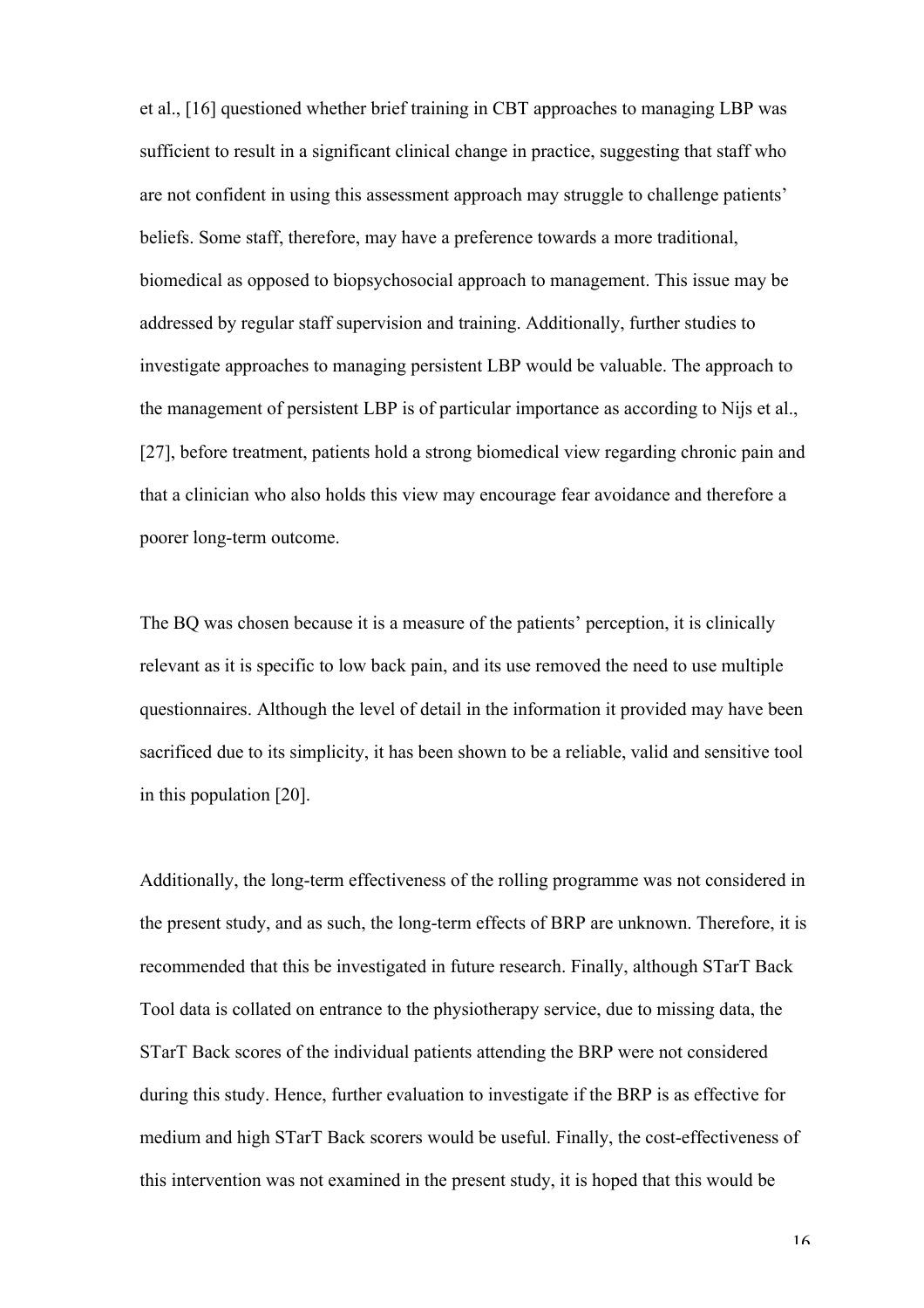investigated in future studies as this may help to guide decision making with respect to resource allocation for patients with this condition.

#### **Conclusion**

In summary, patients with NSLBP who have attended a rolling BRP have been shown to have statistical improvements in a PROM and fitness tests. The PROM results showed that there was also a clinically significant change in their condition [20]. As such, the rolling BRP should be considered by other practitioners as an effective management strategy when treating patients with NSLBP. In addition, the rolling format also appears to improve attendance. However, the BRP appears to be underutilised. To maximise the use of BRP, it is important that awareness is increased in the referring population and strategies to achieve this should be considered and acted upon. This may be achieved by regular staff supervision and training.

#### **Acknowledgements**

The authors thank the members of the back pain working party, in particular Sam Bolton, senior physiotherapist; the Bridgewater Audit and Research department and trust library team and the departmental manager, Linda Atherton.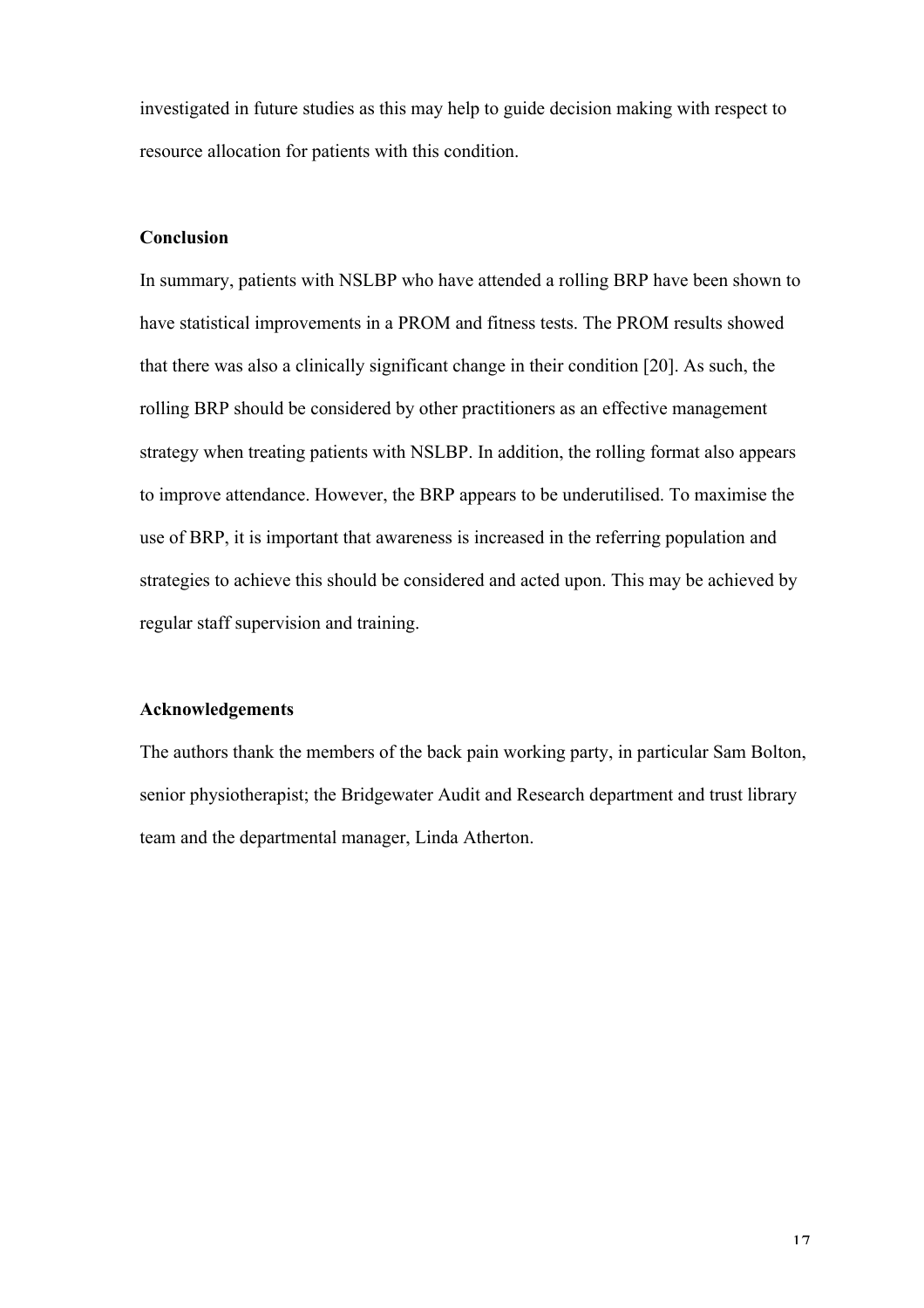### **References**

- 1. Buchbinder, R. Blyth, F.M., March, L.M., Brooks, P., Woolf, A.D. and Hoy, D.G. (2013) Placing the global burden of low back pain in context. *Best Practice & Research Clinical Rheumatology,* 27, 575-589.
- 2. Balague, F., Mannion, A.F., Pellise, F. and Cedraschi, C. (2012) Non-specific low back pain. *Lancet*, 379, 482-491.
- 3. Weiner, S. S. and Nordin, M. (2010) Prevention and management of chronic back pain. *Best Practice & Research Clinical Rheumatology*, 24, 267-279.
- 4. Pransky, G., Buchbinder, R. and Hayden, J. (2010) Contemporary low back pain research and implications for practice. *Best Practice & Research Clinical Rheumatology,* 24, 291-298.
- 5. Woolf, A. and Pfleger, B. (2003) Burden of major musculoskeletal conditions. *Bulletin of the World Health Organisation*, 81 (9), 646-656.
- 6. Buchbinder, R., Pransky, G. and Hayden, J. (2010) Recent advances in the evaluation and management of non-specific low back pain and related disorders. *Best Practice & Research Clinical Rheumatology.* 24, 147-153.
- 7. Costa-Black, K. M., Loisel, P., Anema, J. R. and Pransky, G. (2010) Back pain and work. *Best Practice & Research Clinical Rheumatology.* 24, 227-240.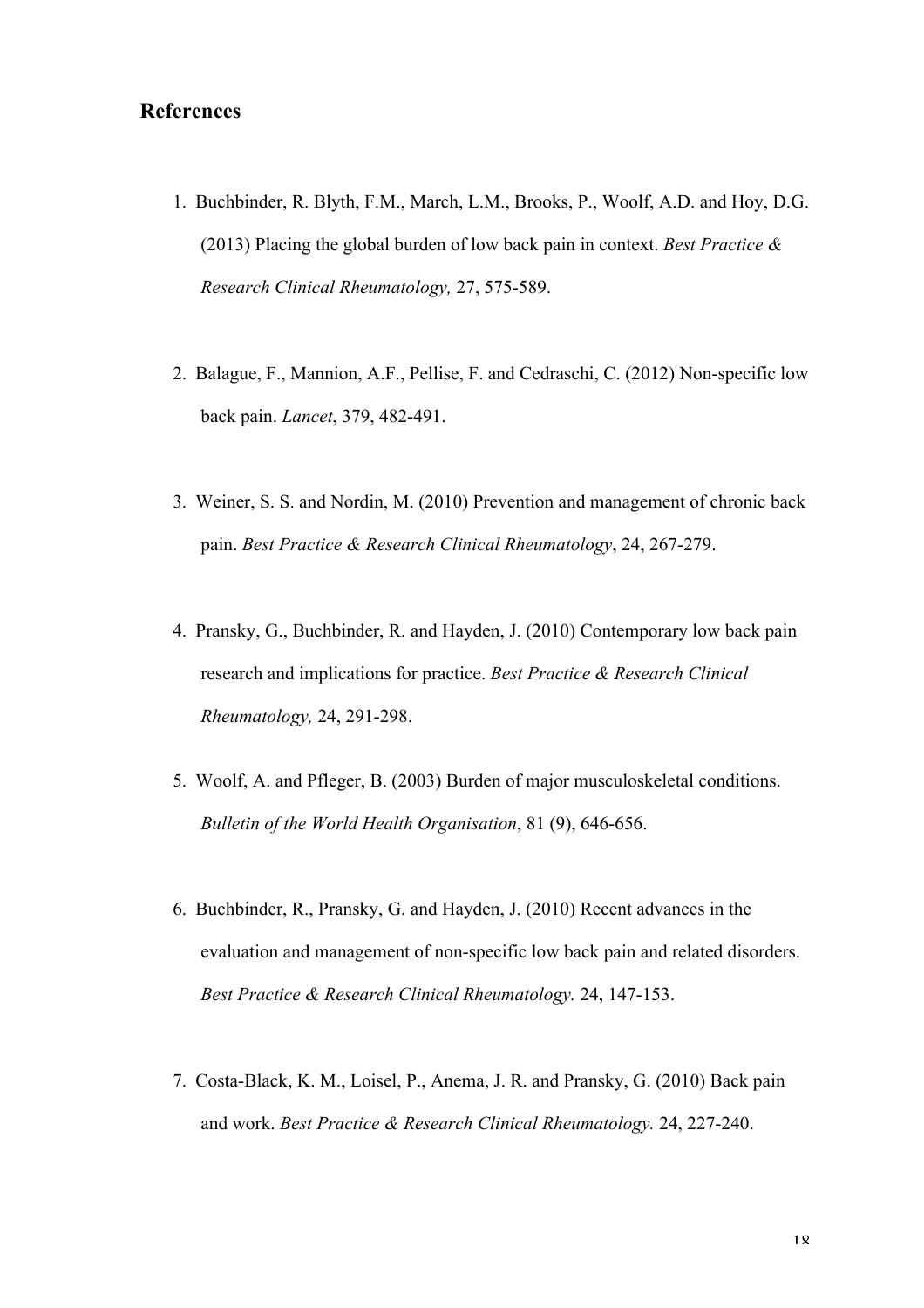- 8. Maniadakis, N. and Gray, A. (2000) The economic burden of back pain in the UK*. PAIN,* 84, 95-103.
- 9. Pillastrini, P., Gardenghi, I., Bonettu, F., Capra, F., Guccione, A., Mugnai, R. and Violante, F. S. (2012) An updated overview of clinical guidelines for chronic low back management in primary care. *Joint Bone Spine,* 79, 176-185.
- 10. Nicholas, M. K. and George, S. Z. (2011) Psychologically informed interventions for low back pain: An update for physical therapists. *Physical Therapy,* 91 (5), 765-776.
- 11. Lamb, S. E., Hansen, Z., Lall, R., Castelnuovo, E., Nichols, V., Potter, R. and Underwood, M. R. (2010) Group cognitive behavioural treatment for low- back pain in primary care: a randomised controlled trial and cost-effectiveness analysis. *Lancet,* 375, 916-923.
- 12. Jack, J., McLean, S. M., Moffett, J. K. and Gardiner, E. (2010) Barriers to treatment adherence in physiotherapy outpatient clinics: A systematic review. *Manual Therapy,* 15, 220-228.
- 13. Jordan, J. L., Holden, M. A., Mason. E.E.J. and Foster, N. E. (2010) Interventions to improve adherence to exercise for chronic musculoskeletal pain in adults. *Cochrane Database of Systematic Reviews*, (1) CD005956.
- 14. Garber, C. E., Blissmer, B., Deschenes, M. R., Franklin, B. A., Lamonte, M. J., Lee, I.-M., Nieman, D. C. and Swain, D. P. (2011) Quantity and quality of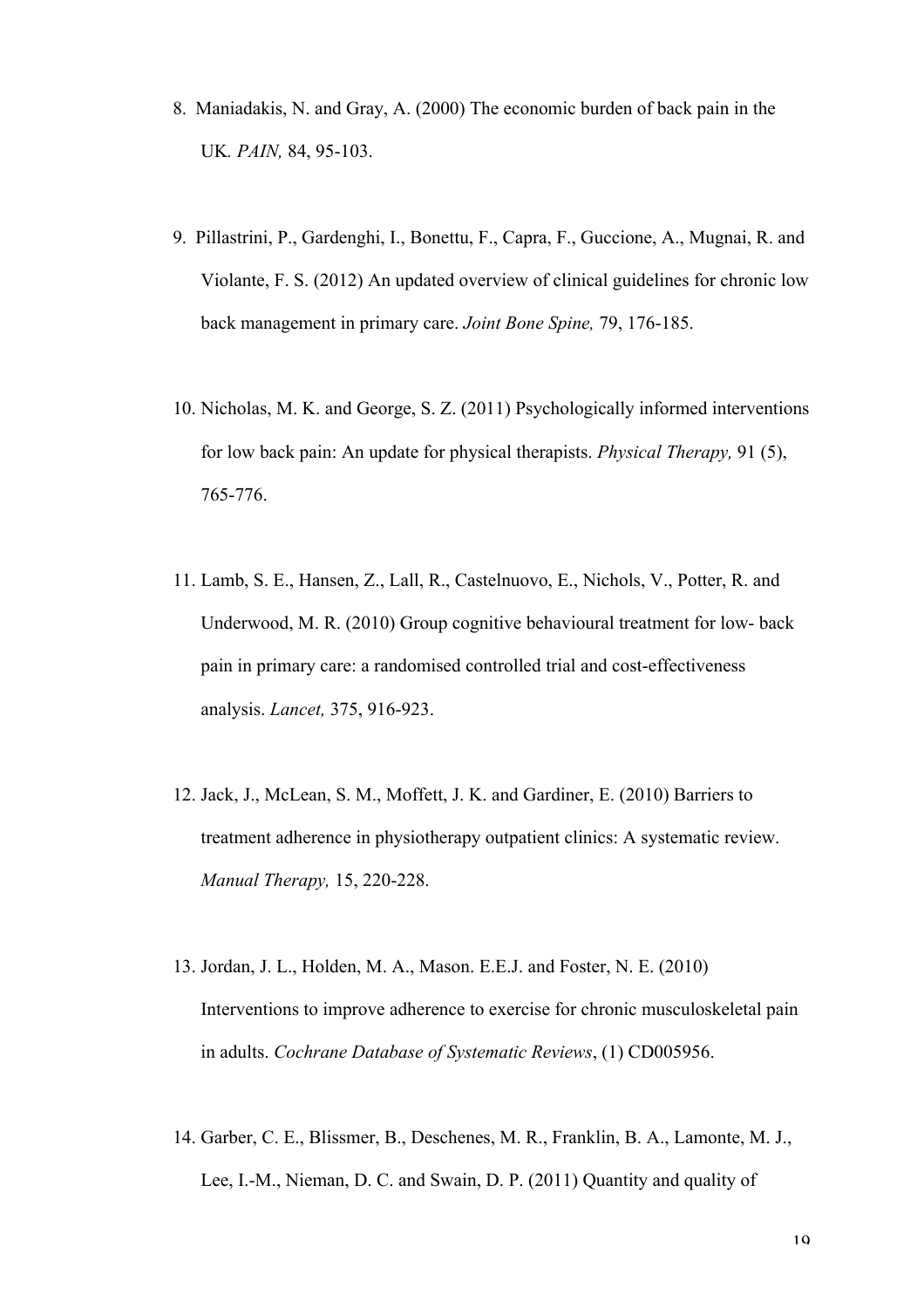exercise for developing and maintaining cardiorespiratory, musculoskeletal and neuromotor fitness in apparently healthy adults: Guidance for prescribing exercise. *American College of Sports Medicine Position Stand,* 1334-1359.

- 15. Mason, O. J. and Holt, R. (2012) Mental health and physical activity interventions: A review of the qualitative literature. *Journal of Mental Health*, 21(3), 274-284.
- 16. Johnson, R. E., Jones, G. T., Wiles, N. J., Chaddock, C., Potter, R. G., Roberts, C., Symmons, D. P. M., Watson, P. J., Torgerson, D. J., and Macfarlane, G. J. (2007) Active exercise, education and cognitive behavioural therapy for persistent disabling low back pain: A randomized controlled trial. *SPINE,* 32 (15), 1578-1585.
- 17. Gaskell, L. M., Enright, S. and Tyson, S. (2007) The effects of a back rehabilitation programme for patients with chronic low back pain. *Journal of Evaluation in Clinical Practice,* 13, 795-800.
- 18. Hill, J. C., Whitehurst, D. G. T., Lewis, M., Bryan, S., Dunn, K. M., Foster, N. F., Konstantinou, K., Main, C. J., Mason, E., Somerville, S., Sowden, G., Vohora, K. and Hay, E. M. (2011) Comparison of stratified primary care management for low back pain with current best practice (STarT Back): a randomised controlled trial. *Lancet,* 378 (9802), 1560-1571.
- 19. Bolton, J.E. and Breen, A.C. (1999) The Bournemouth Questionnaire: A shortform comprehensive outcome measure.1. Psychometric properties in back pain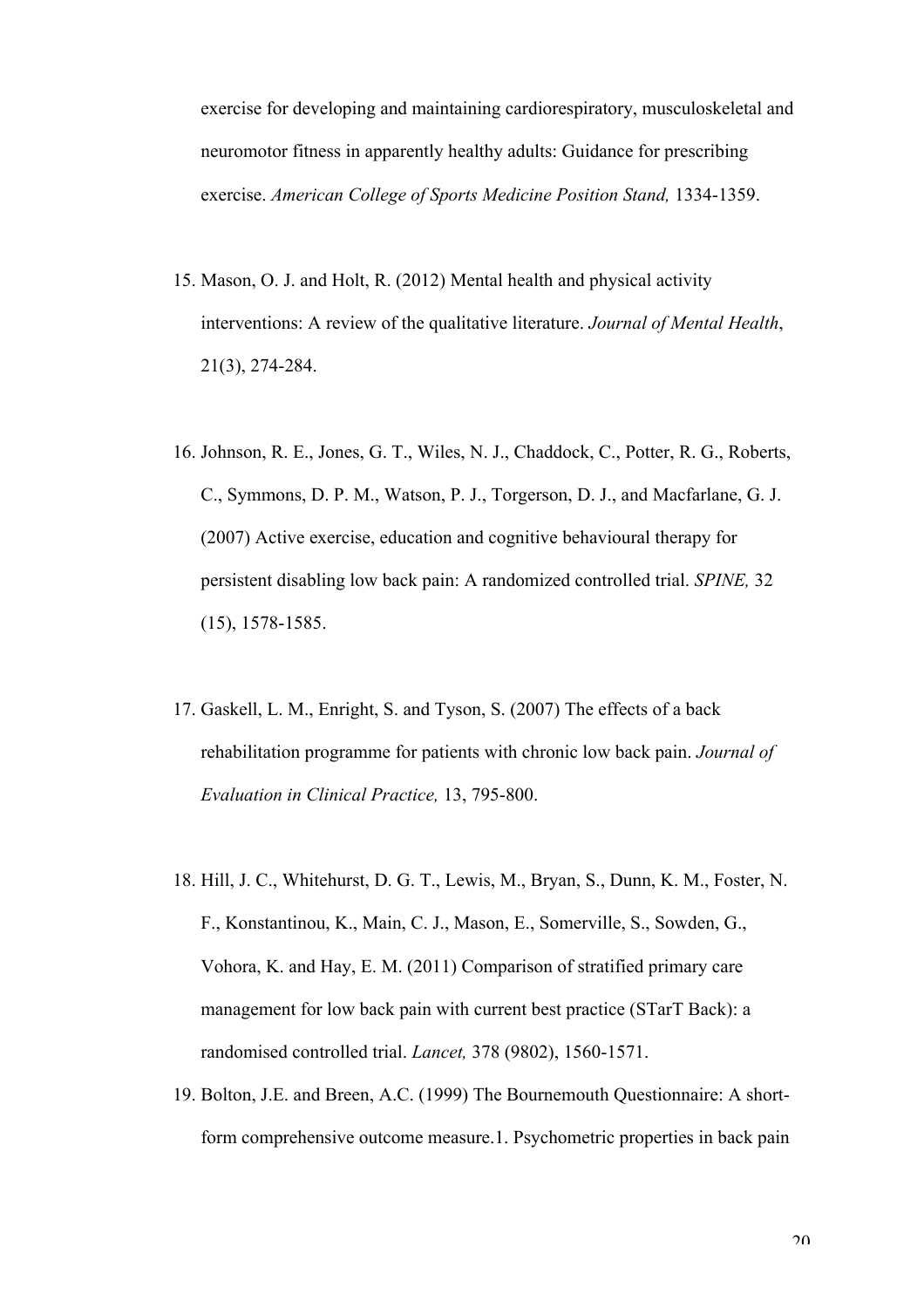patients. *Journal of Manipulative and Physiological Therapeutics,* 22 (8), 503- 510.

- 20. Hurst, H. and Bolton, J. (2004) Assessing the clinical significance of change scores recorded on subjective outcome measures. *Journal of Manipulative and Physiological Therapeutics,* 27 (1), 26-35.
- 21. Harding, V. R., Williams, A. C de C., Richardson, P. H., Nicholas, M. K., Jackson, J. L., Richardson and Pither, C.E. (1994) The development of a battery of measures for assessing physical functioning of chronic pain patients. *PAIN,* 58, 367-375.
- 22. Hill, J. C. and Fritz, J. M. (2011) Psychological influences on low back pain, disability and response to treatment. *Physical Therapy,* 91 (5), 712-721.
- 23. Burke, S. M., Carron, A. V., Eyes, M. A., Ntoumanis, N. and Estabrooks, P. A. (2006) Group versus individual approach? A meta-analysis of the effectiveness of interventions to promote physical activity. *Sport and Exercise Psychology Review*, 2 (1), 1-39.
- 24. Spink, K. S. and Carron, A. V. (1994) Group Cohesion Effects in Exercise Classes. *Small Group Research,* 25 (1), 26-42.
- 25. Slade, S. C., Malloy, E. and Keating, J. L. (2009) 'Listen to me, tell me': a qualitative study of partnership in care for people with non-specific low back pain. *Clinical rehabilitation*, 23, 270-280.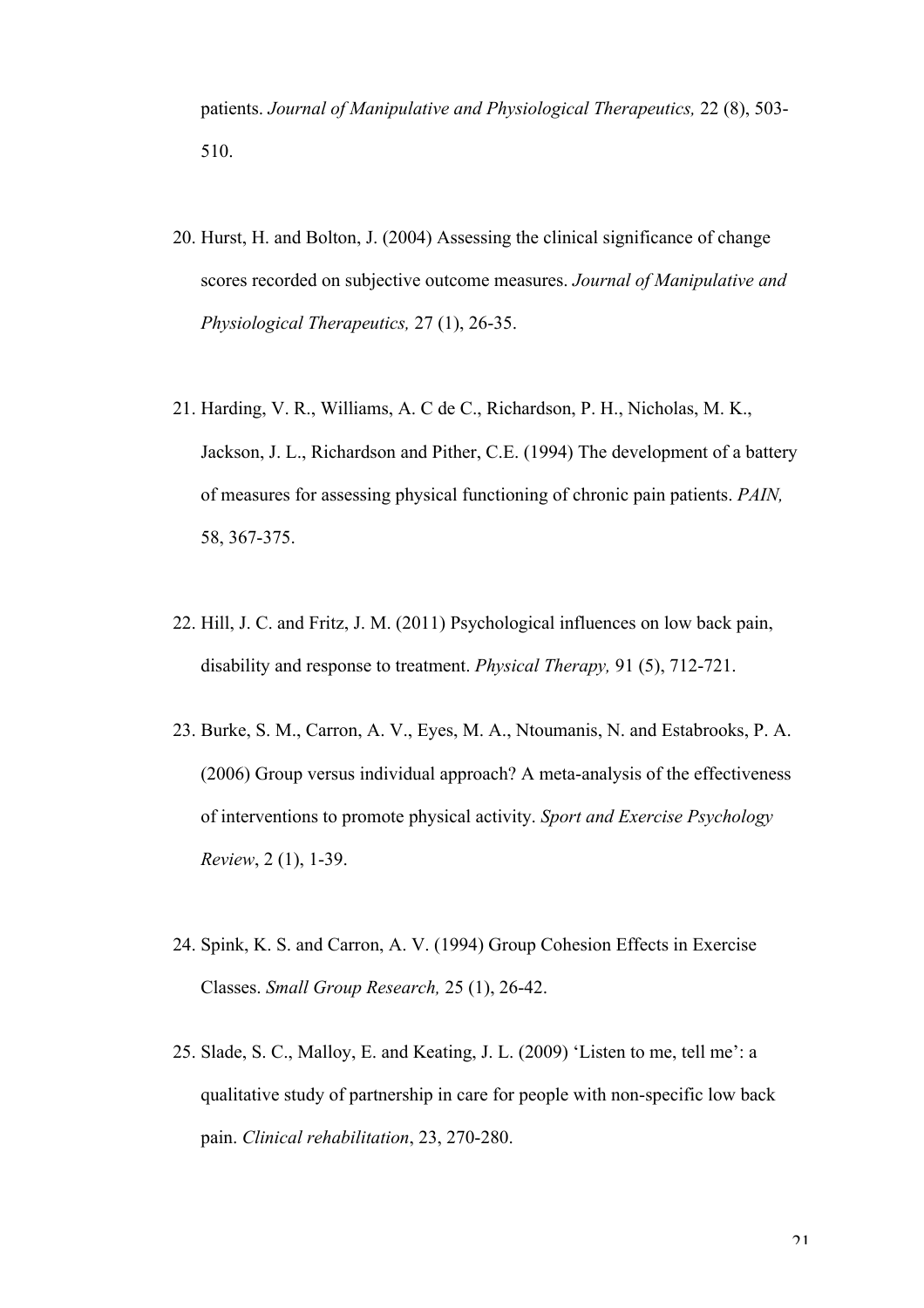- 26. Coulter, A. and Collins, A. (2011) *Making shared decision- making a reality. No decision about me without me.* London: The King's Fund.
- 27. Nijs, J., Roussel, N., van Wilgen, C. P., Koke, A. and Smeets, R. (2013) Thinking beyond muscles and joints: Therapists' and patients' attitudes and beliefs regarding chronic musculoskeletal pain are key to applying effective treatment. *Manual Therapy,* 18, 96-102.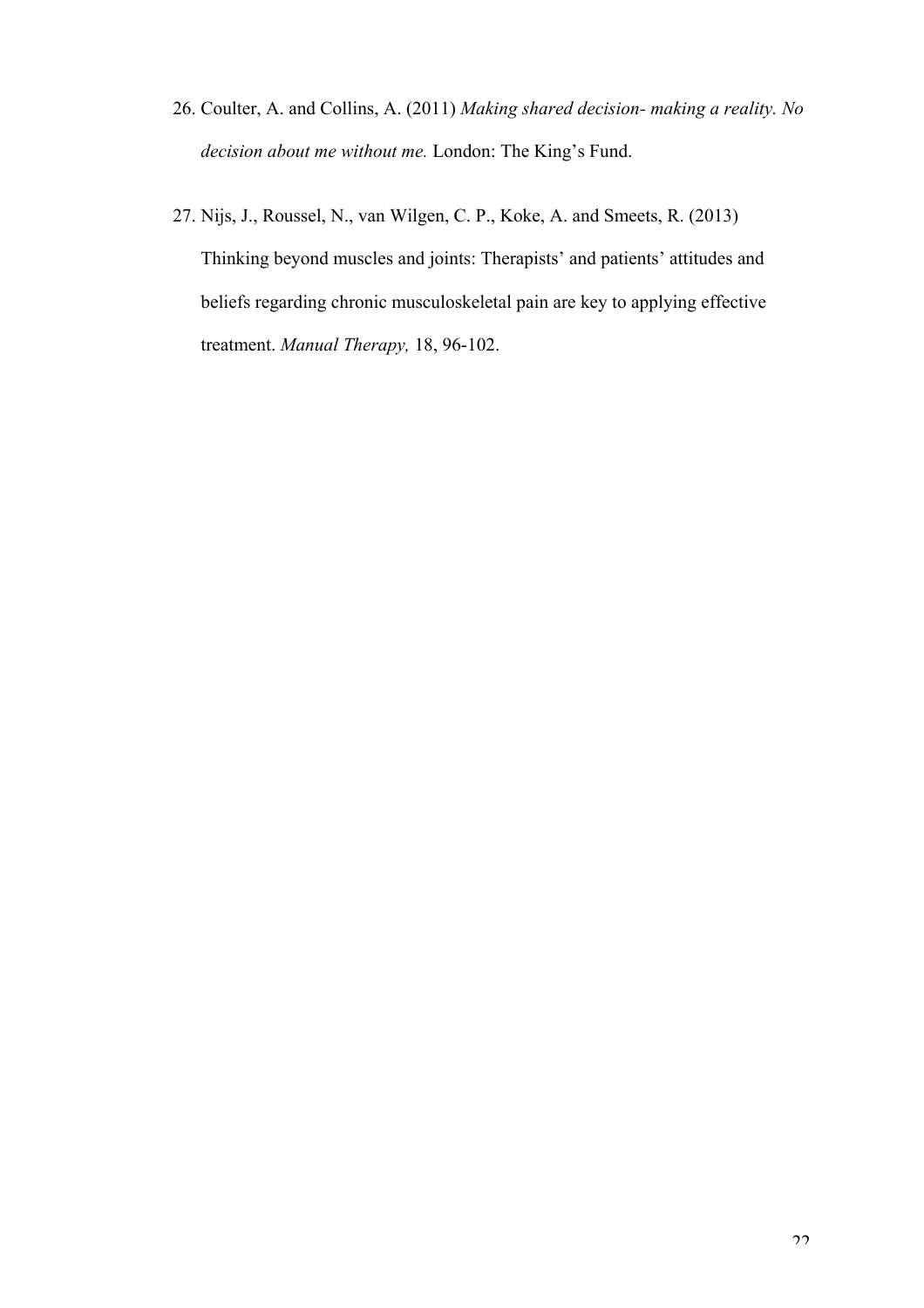**Figure 1**



 *Fig. 1. Box and Whisker Plot illustrating the pre (baseline) and post Bournemouth Questionnaire (BQ)* 

*results.*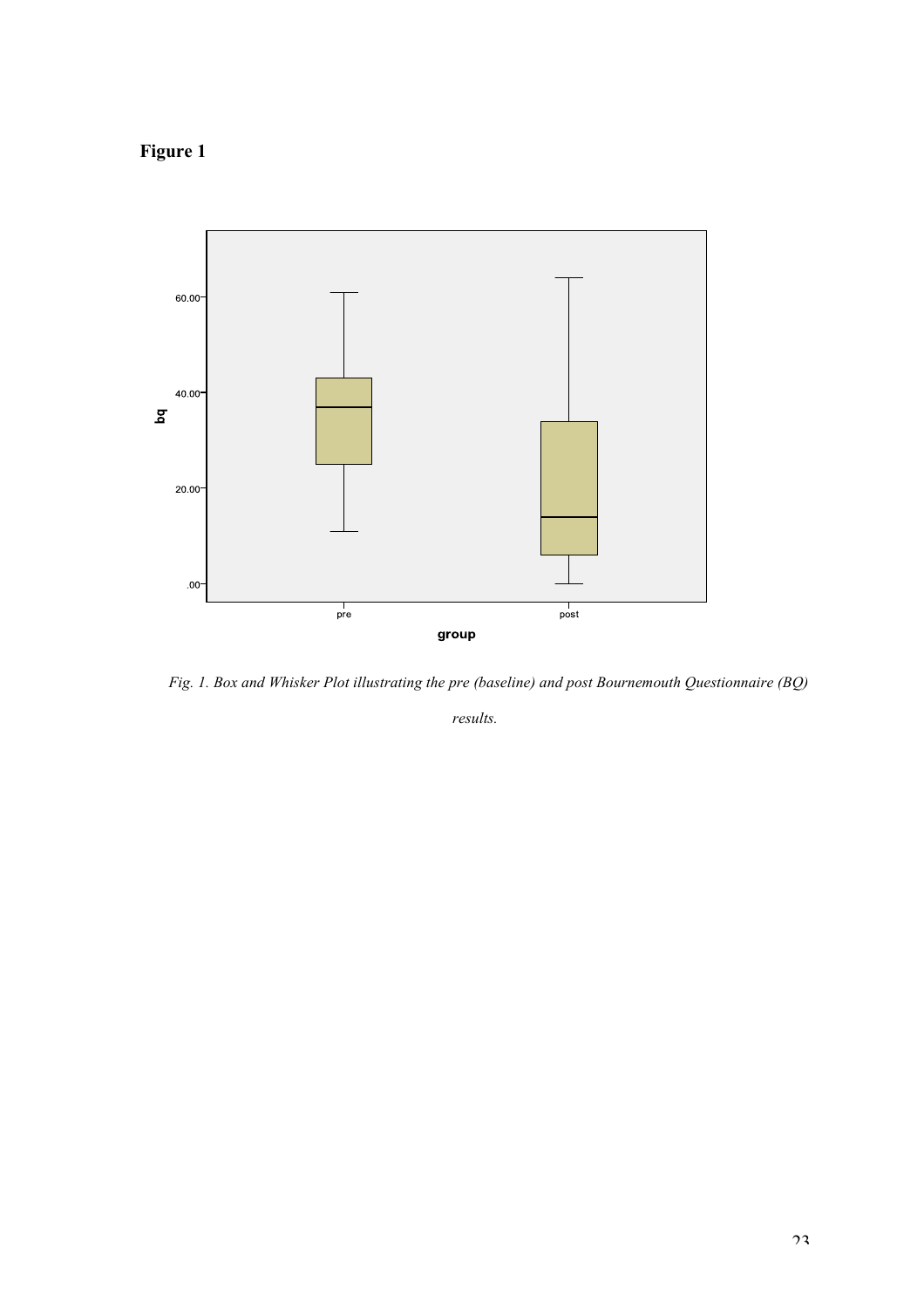



 *Fig.2. Box and Whisker Plot illustrating the pre (baseline) and post sit to stand to results.*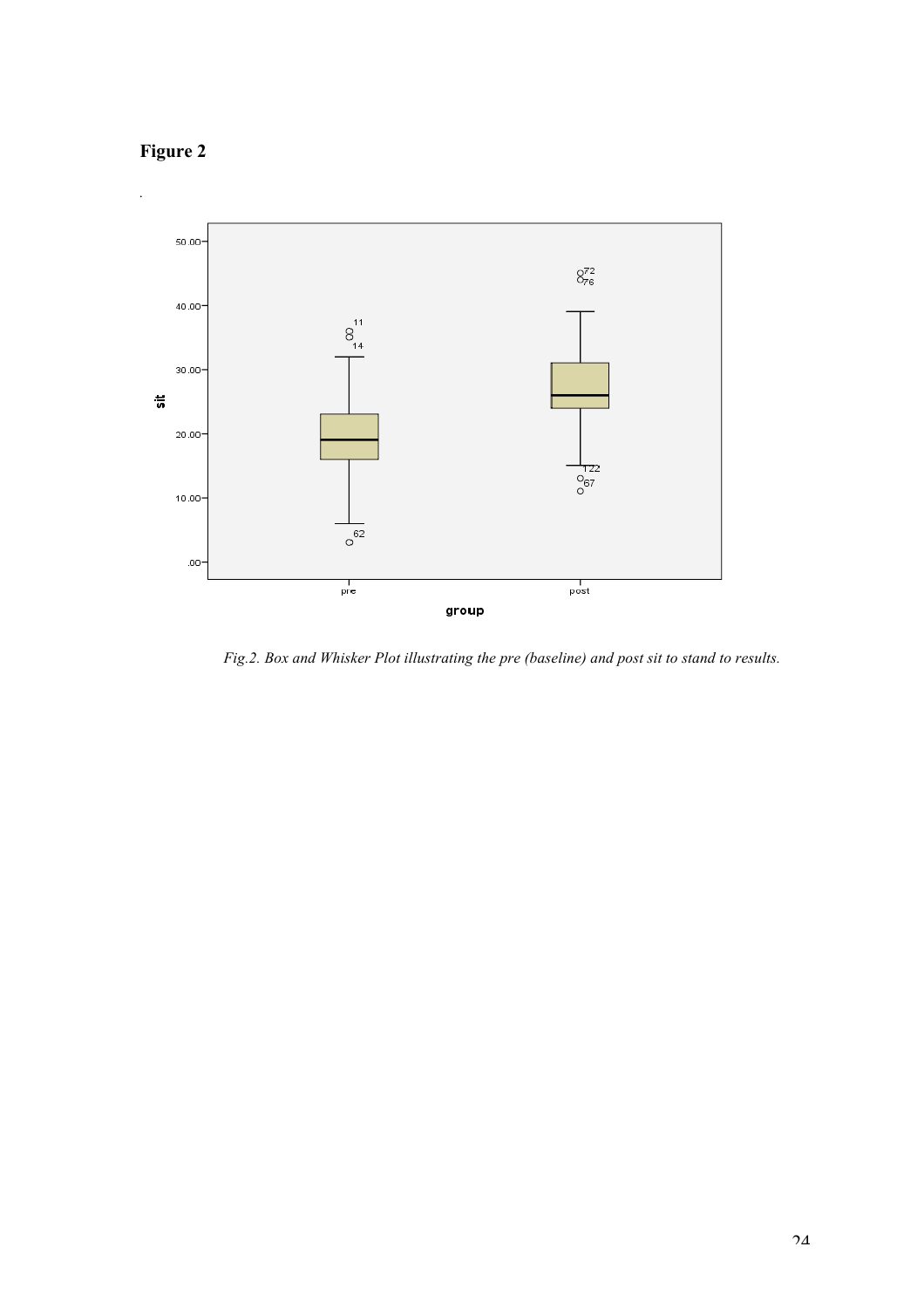**Figure 3**



 *Fig.3. Box and Whisker Plot illustrating the pre (baseline) and post step test results.*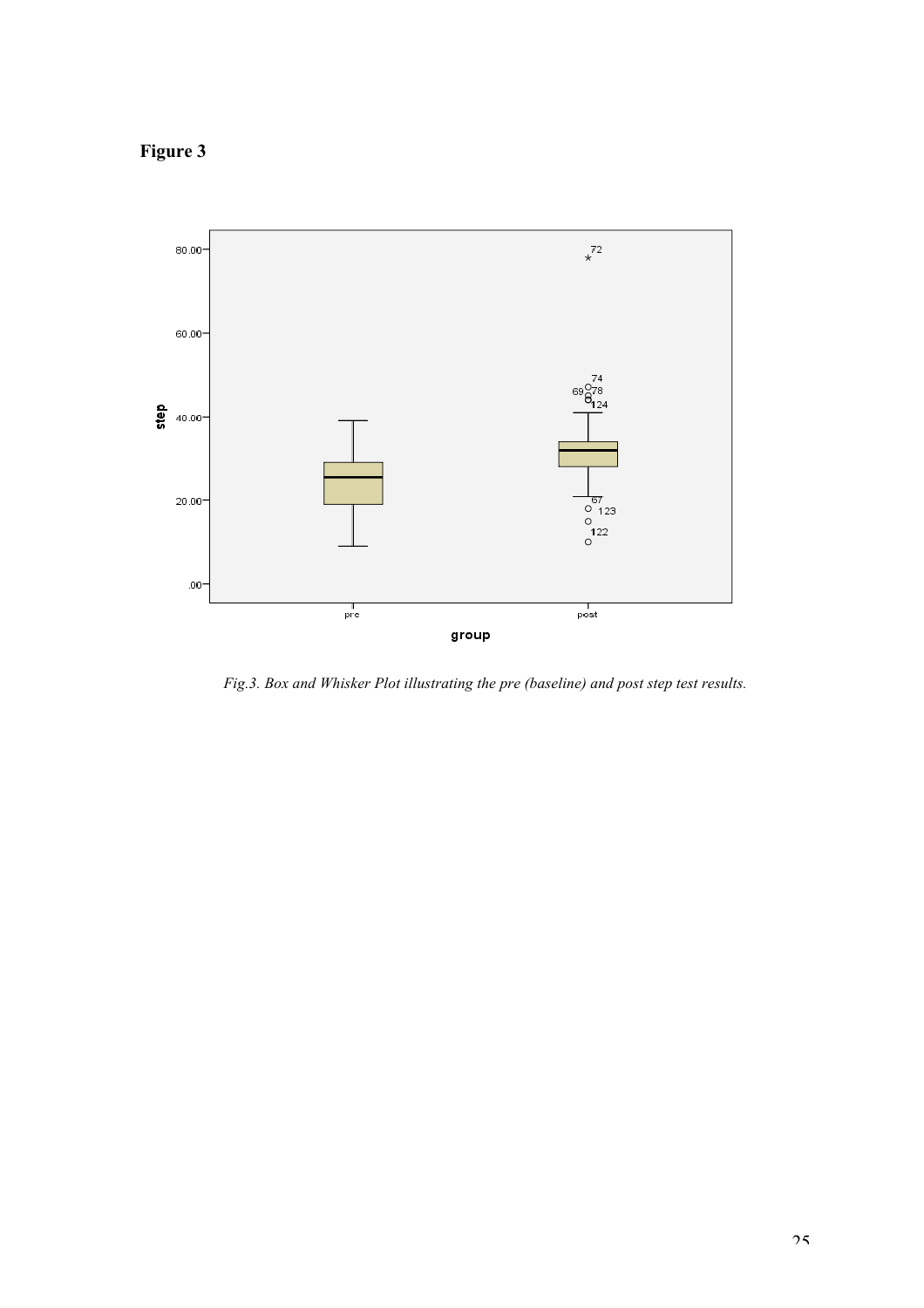## **Figure 4**



 *Fig.4. Box and Whisker Plot illustrating the pre (baseline) and post walk results.*